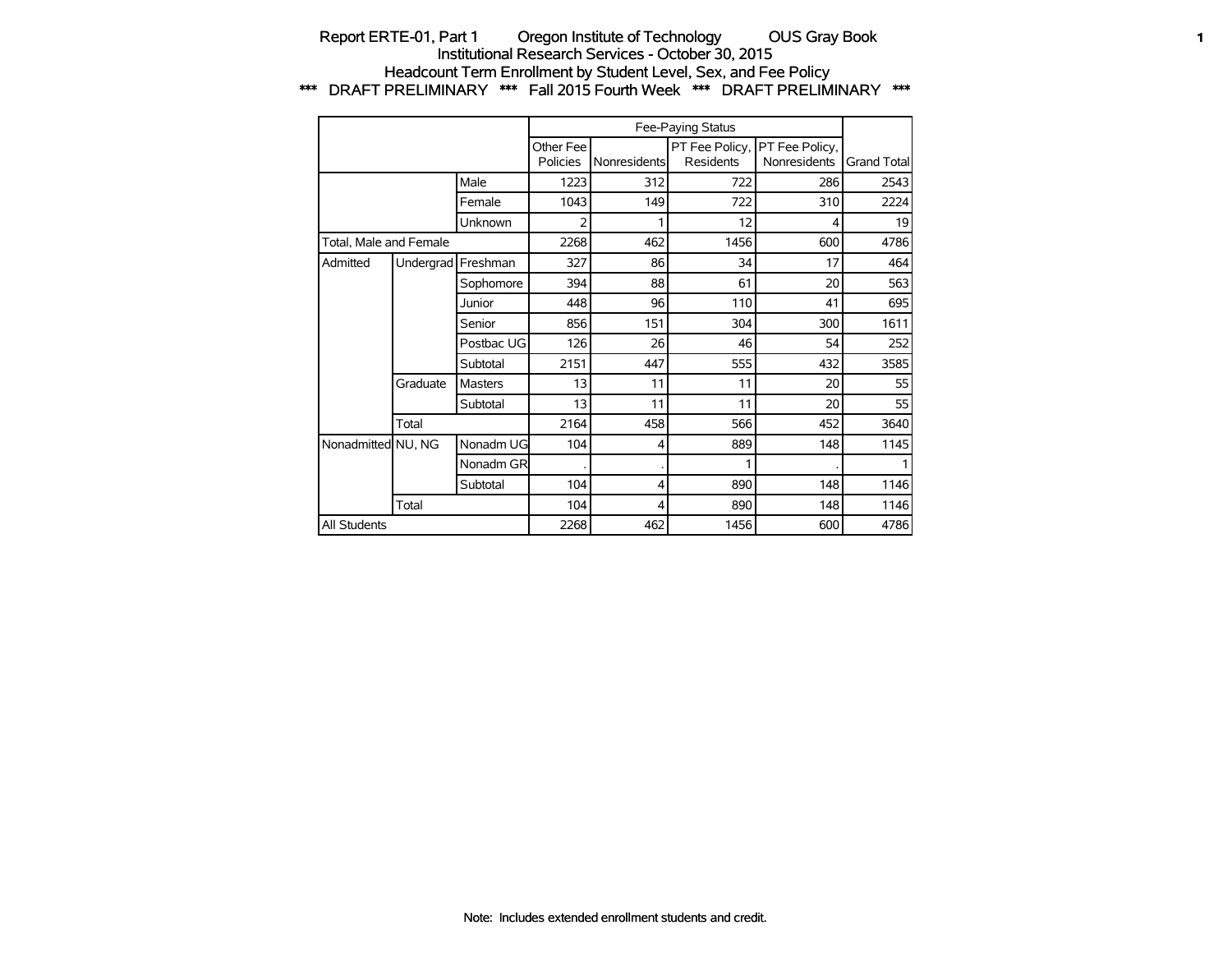### Report ERTE-01, Part 2 Oregon Institute of Technology OUS Gray Book **2** Institutional Research Services - October 30, 2015 Previous Attendance by Student Level, Sex, and Educational Source \*\*\* DRAFT PRELIMINARY \*\*\* Fall 2015 Fourth Week \*\*\* DRAFT PRELIMINARY \*\*\*

|                                 |                        |                |           |                |      |    |          |                | <b>Student Level</b> |         |           |         |     |                     |               |            |                         |       |
|---------------------------------|------------------------|----------------|-----------|----------------|------|----|----------|----------------|----------------------|---------|-----------|---------|-----|---------------------|---------------|------------|-------------------------|-------|
|                                 |                        |                | Undergrad |                |      |    | Graduate |                |                      |         | Nonadm UG |         |     | Nonadm<br><b>GR</b> |               |            |                         |       |
|                                 |                        |                | Sex       |                |      |    | Sex      |                |                      | Sex     |           |         | Sex |                     |               | <b>Sex</b> |                         | Grand |
|                                 |                        | M              | F.        | Unk            | All  | M  | E        | All            | M                    | F       | Unk       | All     | E   | All                 | M             | E          | Unk                     | Total |
| New Admits, HS                  | Oregon HS              | 134            | 121       |                | 255  |    |          |                |                      |         |           |         |     |                     | 134           | 121        |                         | 255   |
|                                 | Other US HS            | 49             | 33        |                | 82   |    |          |                |                      |         |           |         |     |                     | 49            | 33         |                         | 82    |
|                                 | Foreign-US Res         | $\overline{2}$ |           |                | 2    |    |          |                |                      |         |           |         |     |                     | 2             |            |                         | 2     |
|                                 | Foreign-Nonres Alien   | 4              | 1         |                | 5    |    |          |                |                      |         |           |         |     |                     | 4             | 1          |                         | 5     |
|                                 | <b>GED</b>             | 3              |           |                | 3    |    |          |                |                      |         |           |         |     |                     | 3             |            |                         | 3     |
|                                 | Subtotal               | 192            | 155       |                | 347  |    |          |                |                      |         |           |         |     |                     | 192           | 155        |                         | 347   |
| New Admits, College             | <b>OUS Institution</b> | 24             | 23        |                | 47   |    |          |                |                      |         |           |         |     |                     | 24            | 23         |                         | 47    |
|                                 | Oregon Comm Coll       | 184            | 159       | 1              | 344  |    |          |                |                      |         |           |         |     |                     | 184           | 159        |                         | 344   |
|                                 | Other Oregon Coll      | $\overline{2}$ | 2         |                | 4    |    |          |                |                      |         |           |         |     |                     | $\mathcal{P}$ | 2          |                         | 4     |
|                                 | Other US Coll          | 80             | 97        | 1              | 178  |    |          |                |                      |         |           |         |     |                     | 80            | 97         |                         | 178   |
|                                 | Foreign -US Res        |                |           |                | 1    |    |          |                |                      |         |           |         |     |                     |               |            |                         | 1     |
|                                 | Foreign -Nonres Alien  | $\overline{4}$ | 3         |                | 7    |    |          |                |                      |         |           |         |     |                     | 4             | 3          |                         | 7     |
|                                 | Unknown College        | 52             | 50        | $\overline{2}$ | 104  | 15 | 4        | 19             |                      |         |           |         |     |                     | 67            | 54         | $\overline{2}$          | 123   |
|                                 | Subtotal               | 346            | 335       | $\overline{4}$ | 685  | 15 | 4        | 19             |                      |         |           |         |     |                     | 361           | 339        | $\overline{\mathbf{4}}$ | 704   |
| New, Other                      | Nonadmitted            |                |           |                |      |    |          |                |                      | 396 482 | 14        | 892     | 1   | 1                   | 396           | 483        | 14                      | 893   |
|                                 | Subtotal               |                |           |                |      |    |          |                | 396                  | 482     | 14        | 892     | 1   | 1                   | 396           | 483        | 14                      | 893   |
| Returning, Continuing Returning |                        | 106            | 82        |                | 188  | 1  | 1        | $\overline{2}$ | 72                   | 87      | 1         | 160     |     |                     | 179           | 170        | 1                       | 350   |
|                                 | Continuing             | 1334           | 1031      |                | 2365 | 28 | 6        | 34             | 53                   | 40      |           | 93      |     |                     | 1415          | 1077       |                         | 2492  |
|                                 | Subtotal               | 1440           | 1113      |                | 2553 | 29 | 7        | 36             | 125                  | 127     | 1         | 253     |     |                     | 1594          | 1247       |                         | 2842  |
| Total                           |                        |                | 1978 1603 | 4              | 3585 | 44 | 11       |                | 55 521               | 609     |           | 15 1145 |     |                     | 2543 2224     |            | 19                      | 4786  |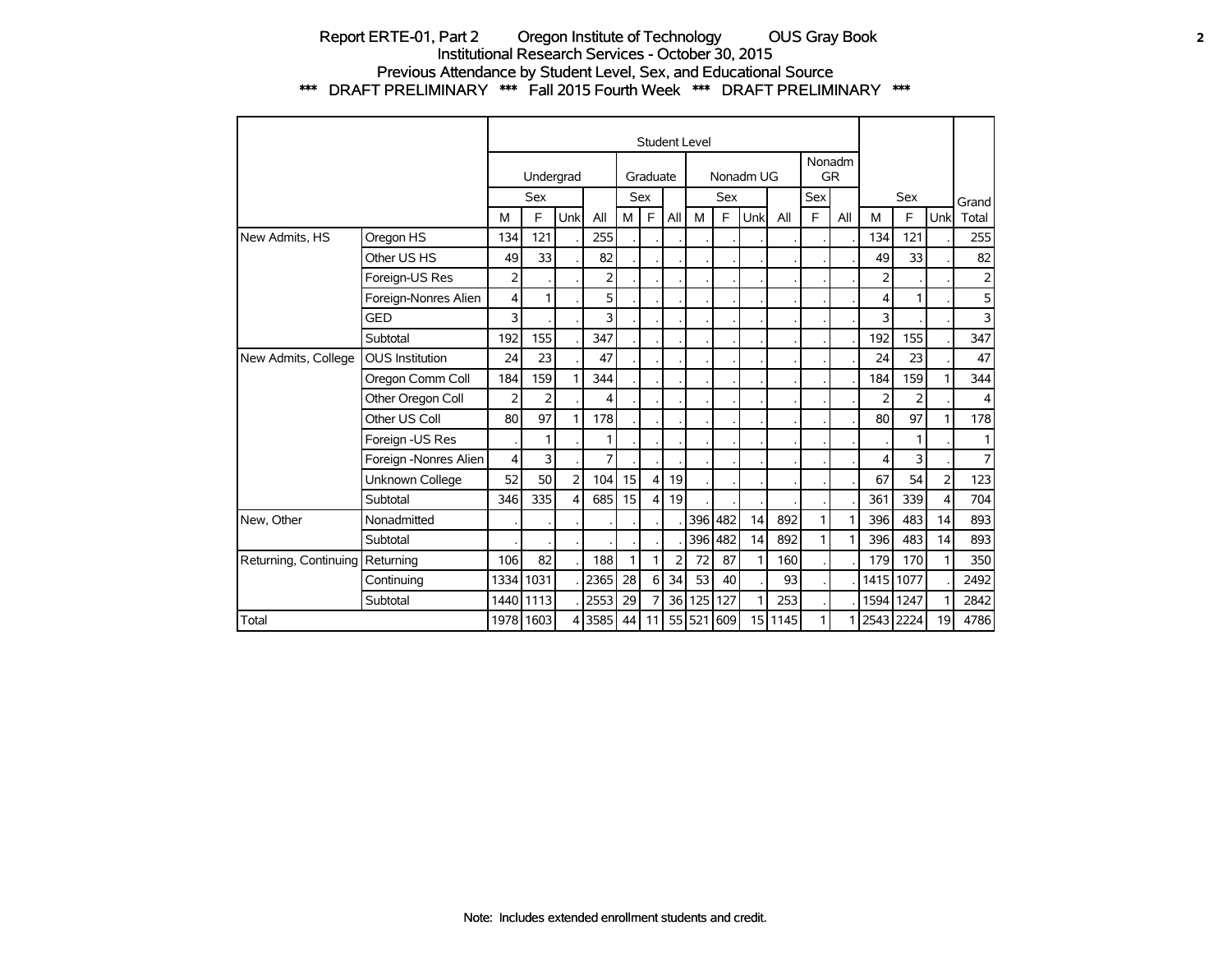#### Report ERCC-01 Oregon Institute of Technology OUS Gray Book **3** Institutional Research Services - October 30, 2015 Headcount Enrollment by Course Level and Student Level \*\*\* DRAFT PRELIMINARY \*\*\* Fall 2015 Fourth Week \*\*\* DRAFT PRELIMINARY \*\*\*

|                        |           |                |         |         |         | Course Level |         |         |       |
|------------------------|-----------|----------------|---------|---------|---------|--------------|---------|---------|-------|
|                        |           |                | 000-099 | 100-199 | 200-299 | 300-399      | 400-499 | 500-599 | Total |
| Admitted               | Undergrad | Freshman       | 4       | 1437    | 929     | 50           | 8       |         | 2428  |
|                        |           | Sophomore      | 1       | 810     | 1509    | 402          | 22      |         | 2744  |
|                        |           | Junior         |         | 484     | 1112    | 1476         | 180     |         | 3253  |
|                        |           | Senior         |         | 504     | 1019    | 2403         | 1932    | 11      | 5869  |
|                        |           | Postbac UG     |         | 56      | 220     | 212          | 492     | 10      | 990   |
|                        |           | Subtotal       | 6       | 3291    | 4789    | 4543         | 2634    | 21      | 15284 |
|                        | Graduate  | <b>Masters</b> |         |         | 2       | 12           | 13      | 120     | 148   |
|                        |           | Subtotal       |         |         | フ       | 12           | 13      | 120     | 148   |
|                        | Total     |                | 6       | 3292    | 4791    | 4555         | 2647    | 141     | 15432 |
| Nonadmitted NU, NG     |           | Nonadm UG      | 2       | 858     | 513     | 43           | 24      | 20      | 1460  |
|                        |           | Nonadm GR      |         |         |         |              |         |         |       |
|                        |           | Subtotal       | 2       | 858     | 513     | 43           | 24      | 21      | 1461  |
|                        | Total     |                | 2       | 858     | 513     | 43           | 24      | 21      | 1461  |
| <b>Total Headcount</b> |           |                | 8       | 4150    | 5304    | 4598         | 2671    | 1621    | 16893 |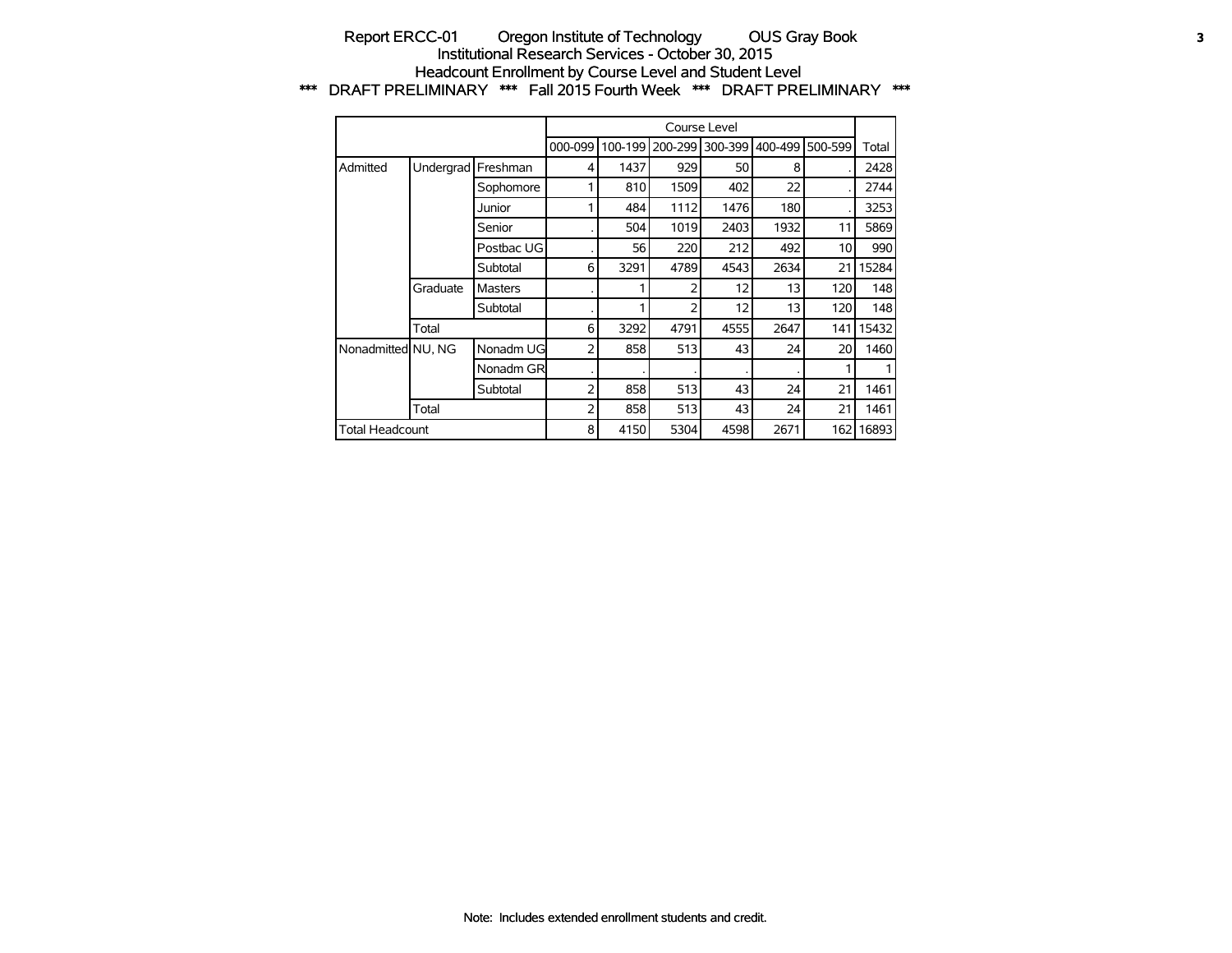### Report ERCC-02 Oregon Institute of Technology OUS Gray Book **4** Institutional Research Services - October 30, 2015 Credit Hour Enrollment by Course Level and Student Level \*\*\* DRAFT PRELIMINARY \*\*\* Fall 2015 Fourth Week \*\*\* DRAFT PRELIMINARY \*\*\*

|                     |           |                |         |         |         | Course Level |         |         |       |
|---------------------|-----------|----------------|---------|---------|---------|--------------|---------|---------|-------|
|                     |           |                | 000-099 | 100-199 | 200-299 | 300-399      | 400-499 | 500-599 | Total |
| Admitted            | Undergrad | Freshman       | 16      | 3476    | 2301    | 145          | 19      |         | 5957  |
|                     |           | Sophomore      | 4       | 1785    | 3977    | 1158         | 60      |         | 6984  |
|                     |           | Junior         | 4       | 1087    | 2987    | 3791         | 431     |         | 8300  |
|                     |           | Senior         |         | 1202    | 2873    | 6635         | 6767    | 31      | 17508 |
|                     |           | Postbac UG     |         | 141     | 598     | 596          | 1288    | 26      | 2649  |
|                     |           | Subtotal       | 24      | 7691    | 12736   | 12325        | 8565    | 57      | 41398 |
|                     | Graduate  | <b>Masters</b> |         |         |         | 35           | 45      | 336     | 425   |
|                     |           | Subtotal       |         | フ       | 7       | 35           | 45      | 336     | 425   |
|                     | Total     |                | 24      | 7693    | 12743   | 12360        | 8610    | 393 l   | 41823 |
| Nonadmitted NU, NG  |           | Nonadm UG      | 8       | 2459    | 1943    | 138          | 88      | 56      | 4692  |
|                     |           | Nonadm GR      |         |         |         |              |         | 3       | 3     |
|                     |           | Subtotal       | 8       | 2459    | 1943    | 138          | 88      | 59      | 4695  |
|                     | Total     |                | 8       | 2459    | 1943    | 138          | 88      | 59      | 4695  |
| <b>Total Credit</b> |           |                | 32      | 10152   | 14686   | 12498        | 8698    | 4521    | 46518 |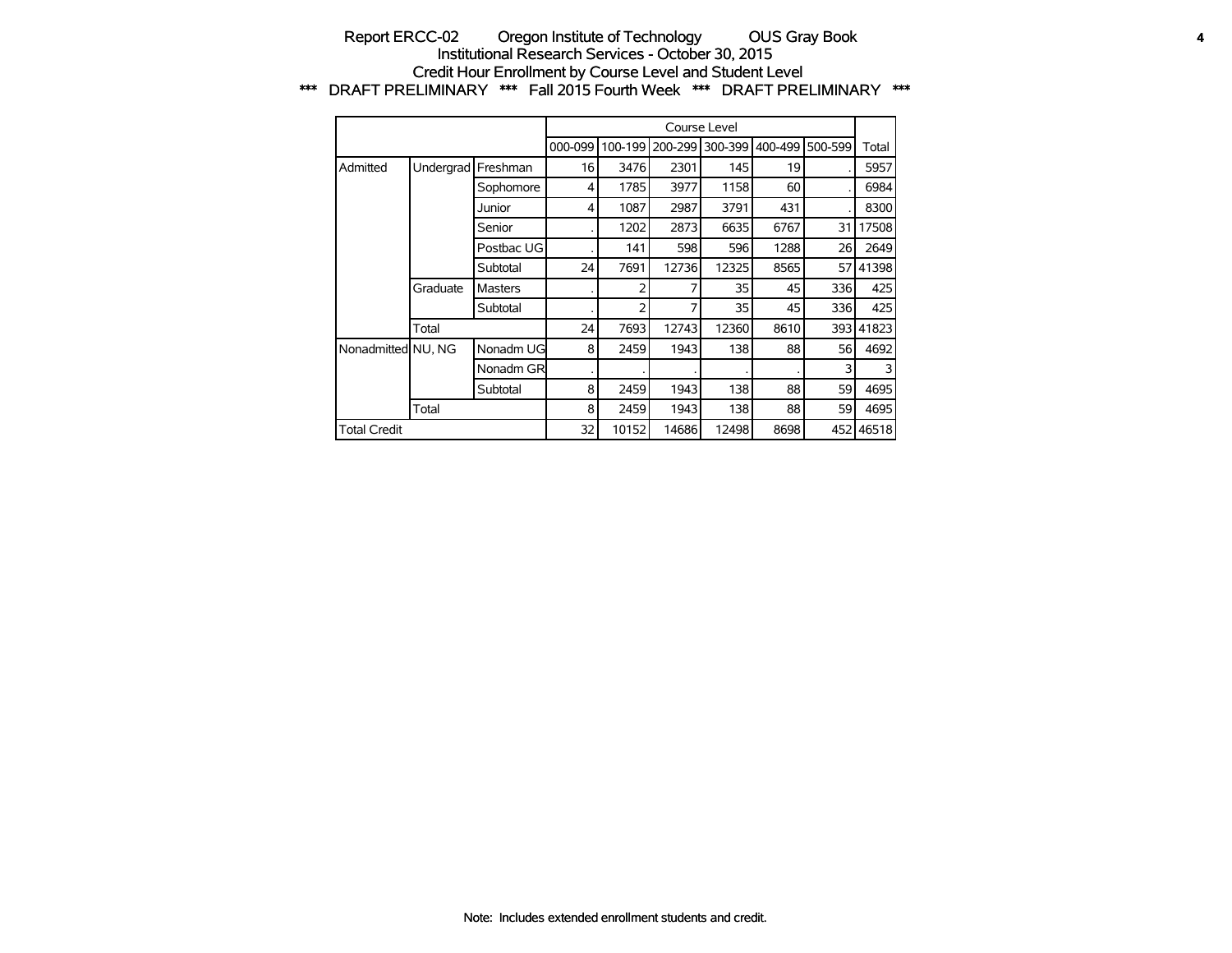### Report ERCH-01 Oregon Institute of Technology OUS Gray Book **5** Institutional Research Services - October 30, 2015 Student Credit Hours, Full-Time Equivalence, and Enrollment by Student Level \*\*\* DRAFT PRELIMINARY \*\*\* Fall 2015 Fourth Week \*\*\* DRAFT PRELIMINARY \*\*\*

| Student Level      |           | (FTE*)                 | <b>Student Credit</b><br>Hours | Student FTE | Student<br><b>Enrollment</b> |
|--------------------|-----------|------------------------|--------------------------------|-------------|------------------------------|
| Admitted           | Undergrad | Freshman<br>(15)       | 5957                           | 397.1       | 464                          |
|                    |           | Sophomore<br>(15)      | 6984                           | 465.6       | 563                          |
|                    |           | Junior<br>(15)         | 8300                           | 553.3       | 695                          |
|                    |           | (15)<br>Senior         | 17508                          | 1167.2      | 1611                         |
|                    |           | Postbac UG (15)        | 2649                           | 176.6       | 252                          |
|                    |           | Subtotal               | 41398                          | 2759.9      | 3585                         |
|                    | Graduate  | (12)<br><b>Masters</b> | 425                            | 35.4        | 55                           |
|                    |           | Subtotal               | 425                            | 35.4        | 55                           |
|                    | Total     |                        | 41823                          | 2795.3      | 3640                         |
| Nonadmitted NU, NG |           | Nonadm UG<br>(15)      | 4692                           | 312.8       | 1145                         |
|                    |           | Nonadm GR<br>(12)      | 3                              | 0.3         |                              |
|                    |           | Subtotal               | 4695                           | 313.0       | 1146                         |
|                    | Total     |                        | 4695                           | 313.0       | 1146                         |
| Total              |           |                        | 46518                          | 3108.3      | 4786                         |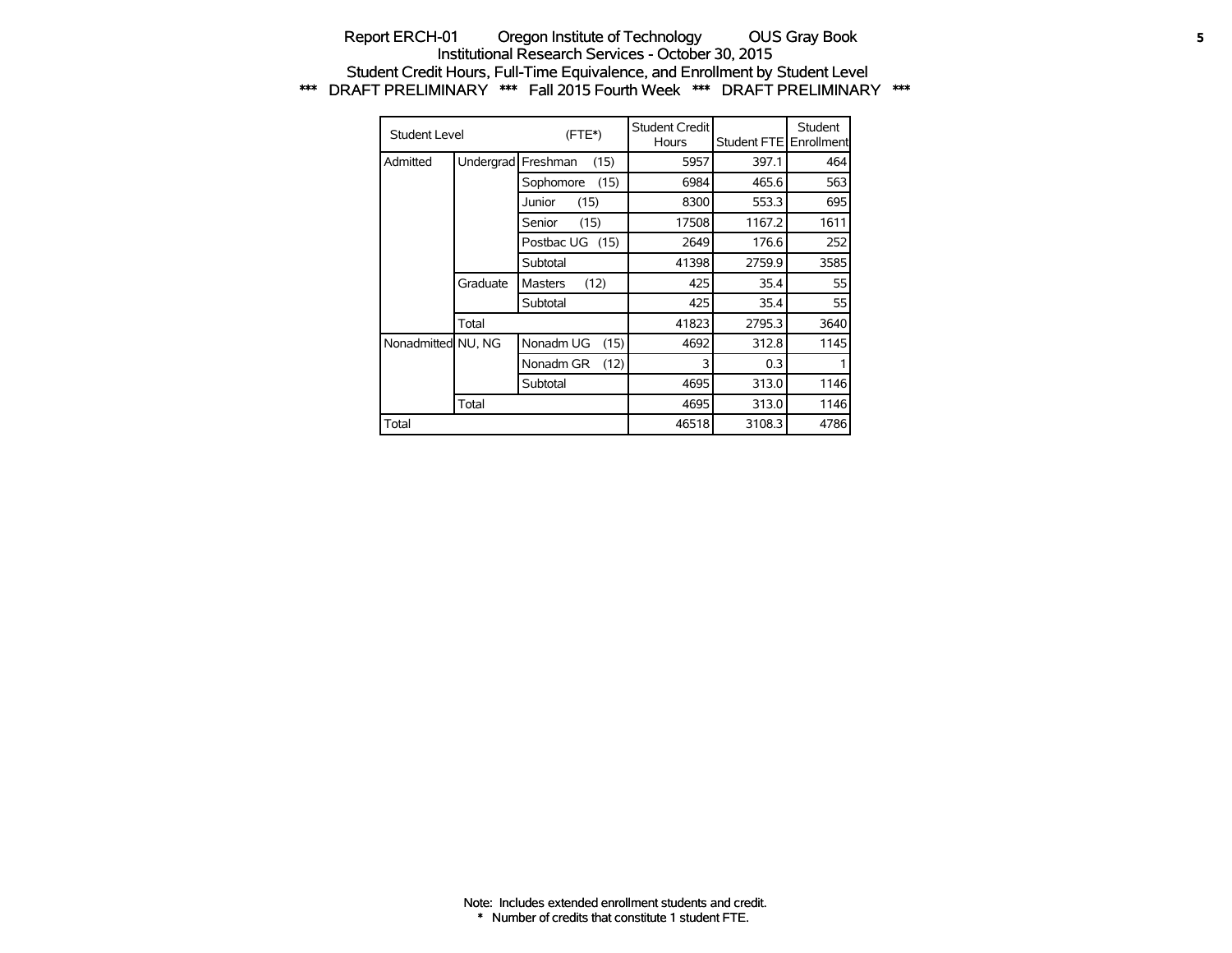## Report ERNT-01 Oregon Institute of Technology OUS Gray Book **6** Institutional Research Services - October 30, 2015 New Transfers from Community Colleges in Oregon, by Student Level \*\*\* DRAFT PRELIMINARY \*\*\* Fall 2015 Fourth Week \*\*\* DRAFT PRELIMINARY \*\*\*

|                            |          | Student Level    |     |        |                |
|----------------------------|----------|------------------|-----|--------|----------------|
|                            | Freshman | Sophomore Junior |     | Senior | Total          |
| Blue Mountain Comm Coll    |          | 1                | 4   |        | 8              |
| Central Oregon Comm Coll   |          | 6                | 5   | 5      | 16             |
| Chemeketa Comm Coll        | 1        | 19               | 17  | 8      | 45             |
| Clackamas Comm Coll        | 4        | 5                | 6   | 5      | 20             |
| Clatsop Comm Coll          |          |                  |     |        |                |
| Klamath Comm Coll          | 12       | 17               | 21  |        | 51             |
| Lane Comm Coll             | 2        | 6                | 7   | 13     | 28             |
| Linn-Benton Comm Coll      | 1        | $\overline{2}$   | 3   | 2      | 8              |
| Mt Hood Comm Coll          | 1        | 8                | 14  | 8      | 31             |
| Portland Comm Coll         | 5        | 23               | 29  | 26     | 83             |
| Roque Comm Coll            | 3        | 10               | 14  | 9      | 36             |
| Southwestern Ore Comm Coll | 1        | 1                | 3   | 2      | 7              |
| Treasure Valley Comm Coll  |          |                  | 1   |        | $\overline{2}$ |
| Umpqua Comm Coll           |          | 6                |     |        | 8              |
| <b>Total CC Transfers</b>  | 32       | 104              | 125 | 83     | 344            |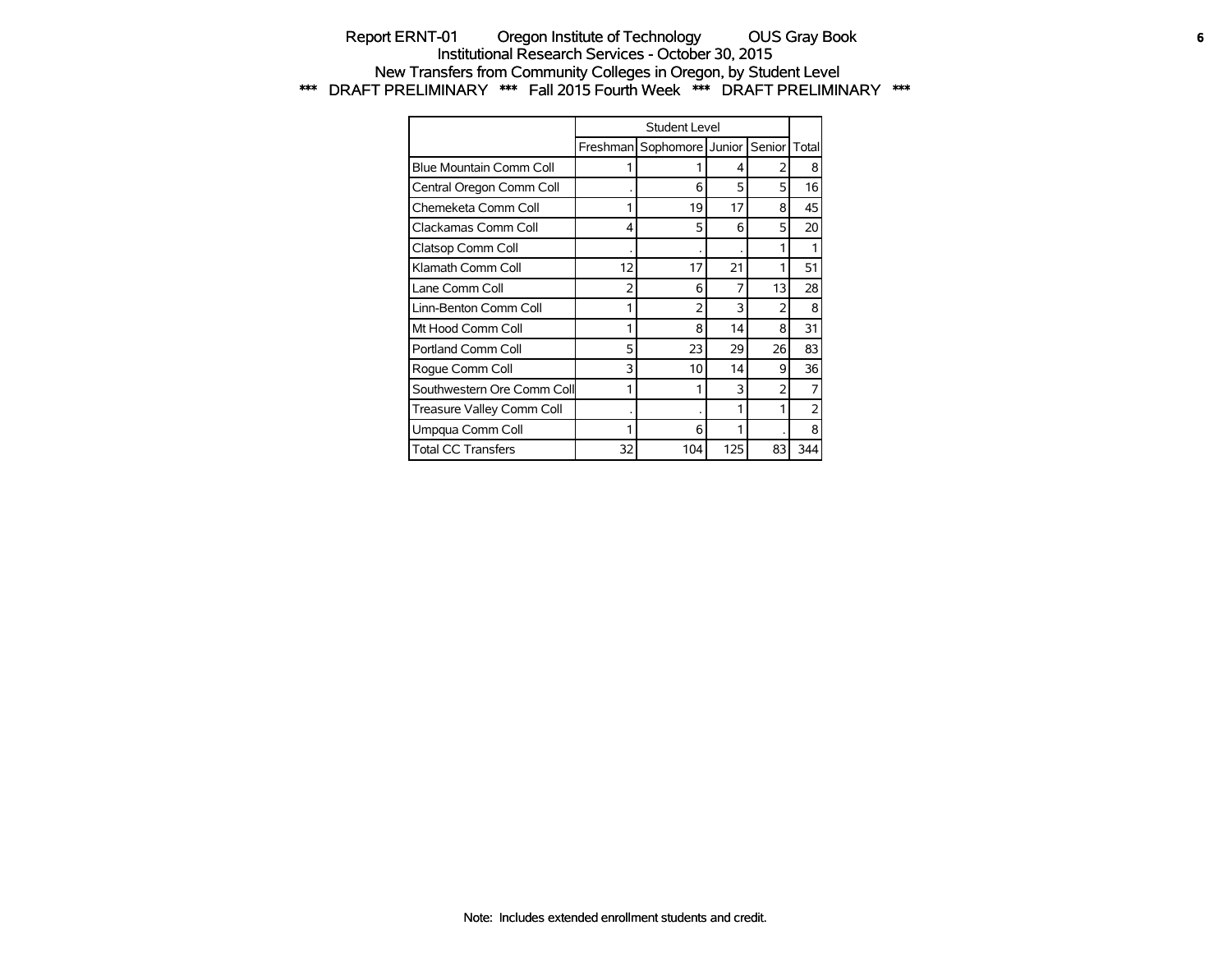### Report ERNT-02 Oregon Institute of Technology OUS Gray Book **7** Institutional Research Services - October 30, 2015 New Transfers from Institutions within OUS, by Student Level \*\*\* DRAFT PRELIMINARY \*\*\* Fall 2015 Fourth Week \*\*\* DRAFT PRELIMINARY \*\*\*

|                            | Student Level                          |    |    |    |
|----------------------------|----------------------------------------|----|----|----|
|                            | Freshman Sophomore Junior Senior Total |    |    |    |
| Eastern Oregon University  |                                        |    |    |    |
| Oregon State University    |                                        |    |    |    |
| Portland State University  |                                        |    | 12 | 16 |
| Southern Oregon University |                                        |    |    |    |
| University of Oregon       |                                        |    |    |    |
| Western Oregon University  |                                        |    |    |    |
| <b>Total OUS Transfers</b> |                                        | 13 | 19 |    |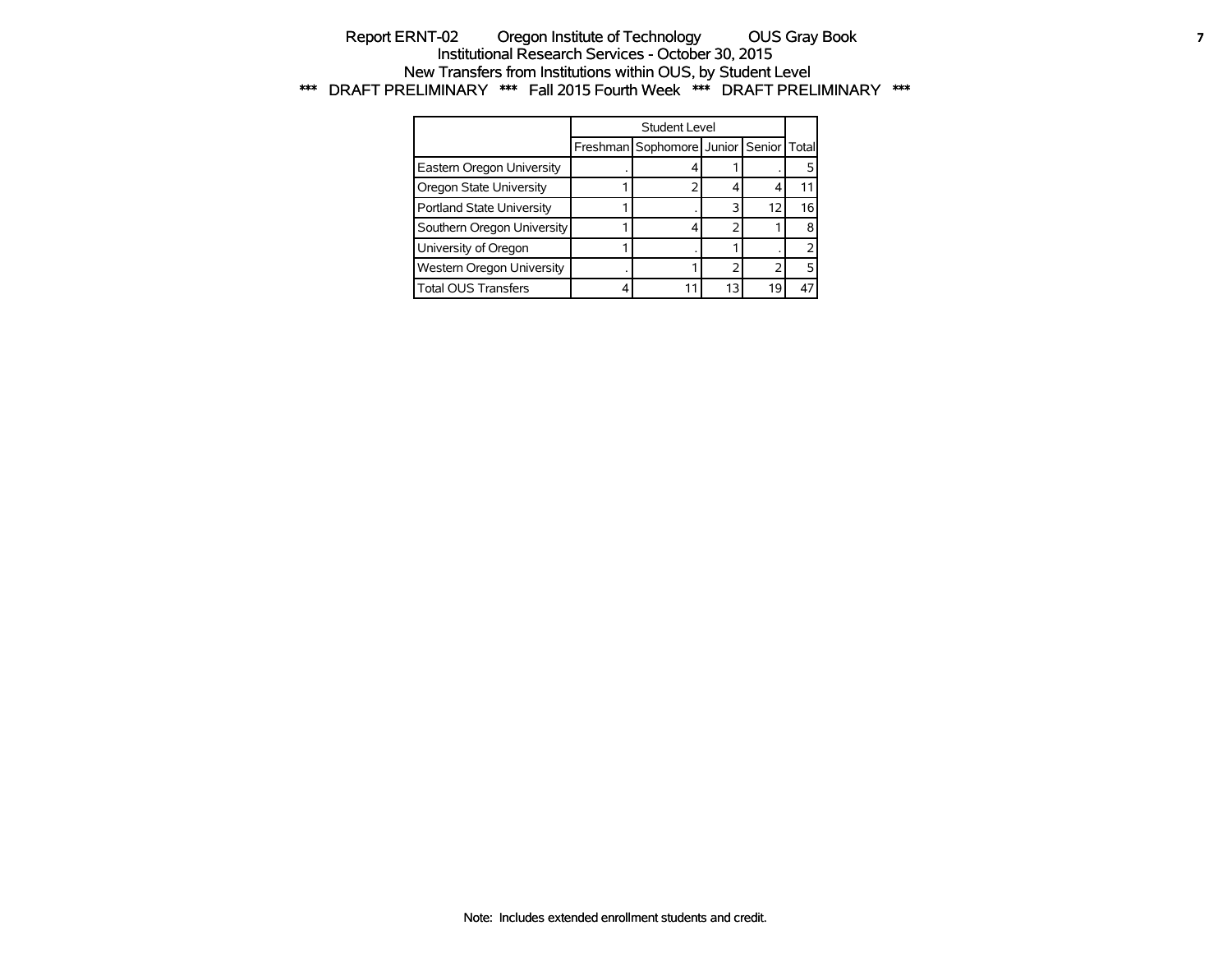### Report ERDD-01 Oregon Institute of Technology OUS Gray Book **8** Institutional Research Services - October 30, 2015 Enrollment by Age, Student Level, and Sex \*\*\* DRAFT PRELIMINARY \*\*\* Fall 2015 Fourth Week \*\*\* DRAFT PRELIMINARY \*\*\*

|          |                    |         |                |     |                |     |     |                         |                |                |                | Age Distribution |                |                         |                |       |              |                |                |                | Mean |                |
|----------|--------------------|---------|----------------|-----|----------------|-----|-----|-------------------------|----------------|----------------|----------------|------------------|----------------|-------------------------|----------------|-------|--------------|----------------|----------------|----------------|------|----------------|
|          |                    |         | <18            | 18  | 19             | 20  | 21  | 22                      | 23             | 24             | 25             | 26               | 27             | 28                      | 29             | 30-35 | 36-44        |                | 45-54 55-64    | 65+            | Age  | Total          |
|          | Undergrad Freshman | Male    | 5              | 116 | 88             | 13  | 7   | 4                       | 4              | 1              | 3              | 1                | 1              | 2                       | $\mathbf{1}$   | 5     | 3            | $\overline{2}$ |                |                | 20.2 | 256            |
|          |                    | Female  | 3              | 111 | 49             | 19  | 3   | 2                       | 1              | 3              | $\mathbf{1}$   | $\overline{2}$   | 4              |                         | $\mathbf{1}$   | 5     | 1            |                | 1              |                | 20.0 | 206            |
|          |                    | Unknown |                |     |                |     |     | $\mathbf{1}$            |                |                | $\mathbf{1}$   |                  |                |                         |                |       |              |                |                |                | 24.3 | $\overline{2}$ |
|          |                    | All     | $\bf8$         | 227 | 137            | 32  | 10  | $\overline{7}$          | 5              | 4              | 5              | 3                | 5              | $\overline{2}$          | $\overline{2}$ | 10    | 4            | $\overline{2}$ | $\mathbf{1}$   |                | 20.1 | 464            |
|          | Sophomore          | Male    | 1              | 8   | 89             | 83  | 41  | 12                      | 10             | $\overline{4}$ | 12             | 6                | 8              | 6                       | $\overline{7}$ | 12    | 11           | $\overline{4}$ | $\mathbf{1}$   |                | 22.9 | 315            |
|          |                    | Female  | $\overline{2}$ | 12  | 76             | 74  | 19  | 4                       | $\overline{7}$ | 9              | 6              | 1                | $\overline{2}$ | $\overline{\mathbf{4}}$ | 5              | 12    | 10           | $\overline{3}$ | $\overline{2}$ |                | 23.0 | 248            |
|          |                    | All     | 3              | 20  | 165            | 157 | 60  | 16                      | 17             | 13             | 18             | $\overline{7}$   | 10             | 10                      | 12             | 24    | 21           | $\overline{7}$ | 3              |                | 22.9 | 563            |
|          | Junior             | Male    |                |     | 9              | 62  | 81  | 57                      | 28             | 17             | 11             | 10               | 10             | 9                       | 9              | 40    | 27           | 13             | 1              |                | 25.9 | 384            |
|          |                    | Female  |                | 1   | 21             | 60  | 78  | 37                      | 14             | 9              | 15             | 6                | $\overline{4}$ | 9                       | 6              | 25    | 12           | 13             |                |                | 25.0 | 310            |
|          |                    | Unknown |                |     |                | 1   |     |                         |                |                |                |                  |                |                         |                |       |              |                |                |                | 20.1 | 1              |
|          |                    | All     |                | 1   | 30             | 123 | 159 | 94                      | 42             | 26             | 26             | 16               | 14             | 18                      | 15             | 65    | 39           | 26             | $\mathbf{1}$   |                | 25.5 | 695            |
|          | Senior             | Male    |                | 1   | $\overline{2}$ | 14  | 67  | 106                     | 89             | 62             | 42             | 49               | 43             | 36                      | 38             | 163   | 103          | 55             | 9              | $\mathbf{1}$   | 29.8 | 880            |
|          |                    | Female  |                |     | 3              | 12  | 83  | 104                     | 61             | 51             | 34             | 29               | 24             | 22                      | 26             | 99    | 92           | 80             | 10             | 1              | 30.6 | 731            |
|          |                    | All     |                | 1   | 5              | 26  | 150 | 210                     | 150            | 113            | 76             | 78               | 67             | 58                      | 64             | 262   | 195          | 135            | 19             | $\overline{2}$ | 30.2 | 1611           |
|          | Postbac UG         | Male    |                |     |                |     |     |                         | 3              | $\overline{7}$ | $\overline{2}$ | 6                | 8              | 8                       | 9              | 50    | 34           | 10             | 6              |                | 35.0 | 143            |
|          |                    | Female  |                |     |                |     |     |                         | 10             | 10             | 12             | 9                | 6              | 8                       | 8              | 24    | 13           | $\overline{4}$ | 3              | 1              | 31.6 | 108            |
|          |                    | Unknown |                |     |                |     |     |                         |                | 1              |                |                  |                |                         |                |       |              |                |                |                | 24.1 |                |
|          |                    | All     |                |     |                |     |     |                         | 13             | 18             | 14             | 15               | 14             | 16                      | 17             | 74    | 47           | 14             | 9              | $\mathbf{1}$   | 33.5 | 252            |
|          | Subtotal           | Male    | 6              | 125 | 188            | 172 | 196 | 179                     | 134            | 91             | 70             | 72               | 70             | 61                      | 64             | 270   | 178          | 84             | 17             | 1              | 27.1 | 1978           |
|          |                    | Female  | 5              | 124 | 149            | 165 | 183 | 147                     | 93             | 82             | 68             | 47               | 40             | 43                      | 46             | 165   | 128          | 100            | 16             | $\overline{2}$ | 27.0 | 1603           |
|          |                    | Unknown |                |     |                | 1   |     | 1                       |                | 1              | 1              |                  |                |                         |                |       |              |                |                |                | 23.2 | 4              |
|          |                    | All     | 11             | 249 | 337            | 338 | 379 | 327                     | 227            | 174            | 139            | 119              | 110            | 104                     | 110            | 435   | 306          | 184            | 33             | 3              | 27.1 | 3585           |
| Graduate | <b>Masters</b>     | Male    |                |     |                |     |     | 4                       | $\overline{2}$ | 1              | 3              | 3                | 3              | 1                       | 3              | 10    | 11           | 1              | $\overline{2}$ |                | 32.6 | 44             |
|          |                    | Female  |                |     |                |     |     | 1                       | 1              | $\overline{2}$ |                | 1                |                |                         |                | 3     | $\mathbf{1}$ | $\overline{2}$ |                |                | 32.9 | 11             |
|          |                    | All     |                |     |                |     |     | 5                       | 3              | 3              | 3              | $\overline{4}$   | 3              | 1                       | 3              | 13    | 12           | 3              | $\overline{2}$ |                | 32.6 | 55             |
|          | Subtotal           | Male    |                |     |                |     |     | $\overline{\mathbf{4}}$ | $\overline{2}$ | 1              | 3              | 3                | 3              | 1                       | 3              | 10    | 11           | $\mathbf{1}$   | $\overline{2}$ |                | 32.6 | 44             |
|          |                    | Female  |                |     |                |     |     | $\mathbf{1}$            | 1              | $\overline{2}$ |                | 1                |                |                         |                | 3     | $\mathbf{1}$ | $\overline{2}$ |                |                | 32.9 | 11             |
|          |                    | All     |                |     |                |     |     | 5                       | 3              | 3              | 3              | $\overline{4}$   | 3              | 1                       | 3              | 13    | 12           | $\overline{3}$ | $\overline{2}$ |                | 32.6 | 55             |
| NU, NG   | Nonadm UG Male     |         | 361            | 50  | 6              | 12  | 4   | 11                      | 3              | 6              | $\overline{4}$ | 3                | 6              | 4                       | $\overline{4}$ | 17    | 9            | 15             | 5              | 1              | 20.2 | 521            |
|          |                    | Female  | 438            | 36  | 14             | 12  | 6   | 6                       | 4              | 6              | $\overline{4}$ | 5                | $\overline{7}$ | 9                       | 3              | 20    | 23           | 12             | 3              | 1              | 20.3 | 609            |
|          |                    | Unknown | 7              | 3   | 1              |     |     |                         |                |                | 1              |                  |                |                         |                | 1     | $\mathbf{1}$ | 1              |                |                | 22.7 | 15             |
|          |                    | All     | 806            | 89  | 21             | 24  | 10  | 17                      | $\overline{7}$ | 12             | 9              | 8                | 13             | 13                      | $\overline{7}$ | 38    | 33           | 28             | 8              | $\overline{2}$ | 20.3 | 1145           |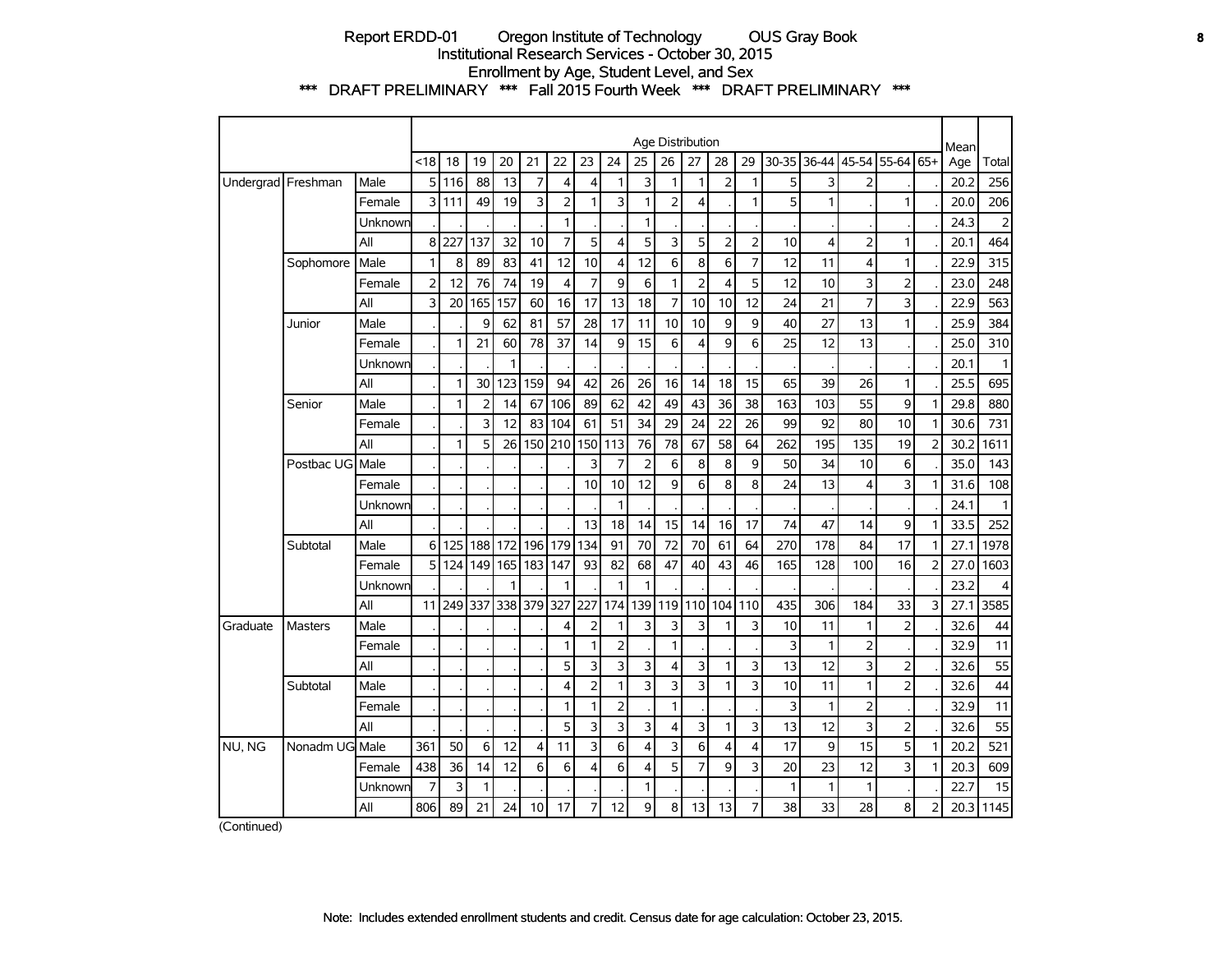## Report ERDD-01 Oregon Institute of Technology OUS Gray Book **9** Institutional Research Services - October 30, 2015 Enrollment by Age, Student Level, and Sex \*\*\* DRAFT PRELIMINARY \*\*\* Fall 2015 Fourth Week \*\*\* DRAFT PRELIMINARY \*\*\*

|                     |                   |         |         |                                                     |    |                 |          |                 |         |                 |                | Age Distribution |    |      |    |     |      |                                     |                 |   | Mean |                 |
|---------------------|-------------------|---------|---------|-----------------------------------------------------|----|-----------------|----------|-----------------|---------|-----------------|----------------|------------------|----|------|----|-----|------|-------------------------------------|-----------------|---|------|-----------------|
|                     |                   |         | $ $ <18 | 18                                                  | 19 | 20              | 21       | 22              | 23      | 24              | 25             | 26               | 27 | 28   | 29 |     |      | 30-35   36-44   45-54   55-64   65+ |                 |   | Age  | Total           |
| NU, NG              | Nonadm GRI Female |         |         |                                                     |    |                 |          |                 |         |                 |                |                  |    |      |    |     |      |                                     |                 |   | 50.4 |                 |
|                     |                   | All     |         |                                                     |    |                 |          |                 |         |                 |                |                  |    |      |    |     |      |                                     |                 |   | 50.4 |                 |
|                     | Subtotal          | Male    | 361     | <b>50</b>                                           | 6  | 12 <sub>1</sub> | 4        | 11              | 3       | 6               | 4              | 31               | 6  | 4    | 4  | 17  | 9    | 15 <sup>1</sup>                     |                 |   | 20.2 | 521             |
|                     |                   | Female  | 438     | 36 I                                                | 14 | 12 <sub>1</sub> | $6 \mid$ | 6               | 4       | $6 \mid$        | 4              | 51               |    | 9    | 3  | 20  | 23   | 13 <sup>1</sup>                     |                 |   | 20.3 | 610             |
|                     |                   | Unknown |         | 31                                                  |    |                 |          |                 |         |                 |                |                  |    |      |    |     |      |                                     |                 |   | 22.7 | 15 <sub>l</sub> |
|                     |                   | All     | 806     | 89                                                  | 21 | 24              | 10       | 17 <sup>1</sup> |         | 12 <sub>1</sub> | $\overline{9}$ | 81               | 13 | 13   | 7  | 38  | 33   | 29                                  | 81              |   |      | 20.3 1146       |
| <b>All Students</b> |                   | Male    | 367 I   |                                                     |    | 175 194 184 200 |          |                 | 194 139 | 98              | 77             | 78 I             | 79 | 66 I | 71 | 297 | 1981 | 100                                 | 24              |   |      | 25.8 2543       |
|                     |                   | Female  | 4431    |                                                     |    | 160 163 177 189 |          | 154             | 98      | 90              | 72             | 53               | 47 | 52   | 49 | 188 | 152  | 115                                 | 19 <sub>l</sub> |   |      | 25.2 2224       |
|                     |                   | Unknown |         | 31                                                  |    |                 |          |                 |         |                 | 2              |                  |    |      |    |     |      |                                     |                 |   | 22.8 | 19 <sup>1</sup> |
|                     |                   | Total   |         | 817 338 358 362 389 349 237 189 151 131 126 118 120 |    |                 |          |                 |         |                 |                |                  |    |      |    | 486 | 351  | 216                                 | 43 l            | 5 |      | 25.5 4786       |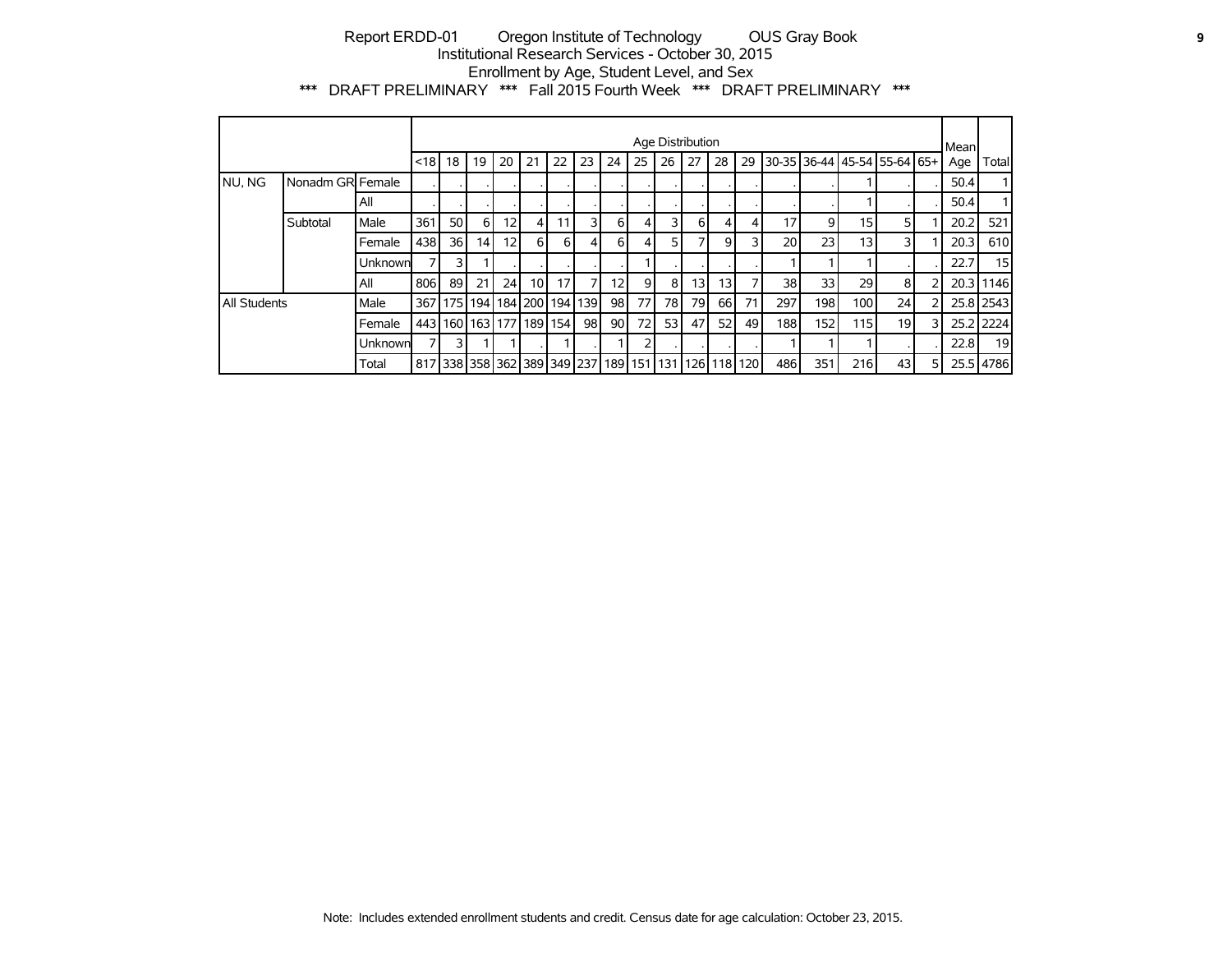### Report ERDD-02 Oregon Institute of Technology OUS Gray Book **10** Institutional Research Services - October 30, 2015 Geographic Distribution by Oregon County or Home State or Country and Student Level \*\*\* DRAFT PRELIMINARY \*\*\* Fall 2015 Fourth Week \*\*\* DRAFT PRELIMINARY \*\*\*

|        |                          |                |                |        | Undergrad      |                         |                | Graduate       |                |                | NU, NG |                         | Grand                   |
|--------|--------------------------|----------------|----------------|--------|----------------|-------------------------|----------------|----------------|----------------|----------------|--------|-------------------------|-------------------------|
|        |                          | Fresh Soph     |                | Junior |                | Senior   Pstbac   Total |                | Mstrs Total    |                | <b>NU</b>      |        | NG Total                | Total                   |
| Oregon | <b>Baker County</b>      | 1              | 3              | 1      | 3              |                         | 8              |                |                | 13             |        | 13                      | 21                      |
|        | <b>Benton County</b>     | 3              | $\overline{2}$ | 5      | 21             | $\overline{\mathbf{4}}$ | 35             | $\mathbf{1}$   | 1              | 8              |        | 8                       | 44                      |
|        | Clackamas County         | 25             | 28             | 44     | 98             | 15                      | 210            | 3              | 3              | 158            |        | 158                     | 371                     |
|        | <b>Clatsop County</b>    | 3              | 4              | 3      | 10             |                         | 20             |                |                | $\overline{2}$ |        | $\overline{2}$          | 22                      |
|        | Columbia County          | 4              | 6              | 10     | 11             | $\overline{2}$          | 33             |                |                | 32             |        | 32                      | 65                      |
|        | Coos County              | 5              | 7              | 6      | 22             | 4                       | 44             |                |                | 2              |        | 2                       | 46                      |
|        | Crook County             | 1              | 3              | 5      | $\overline{2}$ |                         | 11             |                |                | 50             |        | 50                      | 61                      |
|        | Curry County             | $\overline{2}$ | 1              | 7      | 6              |                         | 16             |                |                |                |        |                         | 16                      |
|        | <b>Deschutes County</b>  | 21             | 26             | 15     | 42             | 8                       | 112            |                |                | 58             |        | 58                      | 170                     |
|        | Douglas County           | 12             | 17             | 15     | 40             | 1                       | 85             |                |                | 1              |        | $\mathbf{1}$            | 86                      |
|        | <b>Grant County</b>      |                |                | 1      | 3              | $\mathbf{1}$            | 5              |                |                |                |        |                         | 5                       |
|        | Harney County            |                |                |        | $\overline{2}$ |                         | $\overline{2}$ |                |                | 1              |        | $\mathbf{1}$            | $\overline{\mathbf{3}}$ |
|        | <b>Hood River County</b> |                | $\overline{2}$ | 1      | 5              | 3                       | 11             |                |                |                |        |                         | 11                      |
|        | Jackson County           | 36             | 52             | 39     | 77             | 4                       | 208            | 4              | 4              | 7              | 1      | 8                       | 220                     |
|        | Jefferson County         |                | 4              | 4      | 3              |                         | 11             |                |                | 1              |        | 1                       | 12                      |
|        | Josephine County         | 16             | 17             | 18     | 39             | 6                       | 96             |                |                | 7              |        | 7                       | 103                     |
|        | Klamath County           | 67             | 85             | 124    | 169            | 17                      | 462            | 1              | $\mathbf{1}$   | 228            |        | 228                     | 691                     |
|        | Lake County              | $\overline{2}$ | $\overline{4}$ | 7      | 6              |                         | 19             |                |                | 25             |        | 25                      | 44                      |
|        | Lane County              | 21             | 24             | 23     | 71             | 3                       | 142            | 3              | 3              | 7              |        | $\overline{7}$          | 152                     |
|        | <b>Lincoln County</b>    | 5              | 1              |        | $\overline{4}$ |                         | 10             |                |                | 54             |        | 54                      | 64                      |
|        | Linn County              | 8              | 7              | 11     | 34             | $\overline{2}$          | 62             |                |                | 1              |        | $\mathbf{1}$            | 63                      |
|        | Malheur County           |                | 1              |        | 1              |                         | $\overline{2}$ |                |                |                |        |                         | $\overline{2}$          |
|        | <b>Marion County</b>     | 9              | 27             | 47     | 74             | 10                      | 167            |                |                | 86             |        | 86                      | 253                     |
|        | Morrow County            | 1              | 1              | 2      | 4              |                         | 8              |                |                |                |        |                         | $\,8\,$                 |
|        | Multnomah County         | 28             | 33             | 39     | 133            | 33                      | 266            | 6              | 6              | 15             |        | 15                      | 287                     |
|        | Polk County              | 4              | 9              | 12     | 15             | 1                       | 41             | 1              | 1              | 4              |        | $\overline{\mathbf{4}}$ | 46                      |
|        | Sherman County           |                | 1              |        |                |                         | 1              |                |                |                |        |                         | $\mathbf{1}$            |
|        | <b>Tillamook County</b>  | 1              | 1              | 2      | 3              |                         | 7              |                |                |                |        |                         | $\overline{7}$          |
|        | Umatilla County          | 6              | 5              | 8      | 11             | $\mathbf{1}$            | 31             |                |                | 3              |        | 3                       | 34                      |
|        | Union County             | 5              | 4              | 1      | 8              | $\overline{2}$          | 20             |                |                | 53             |        | 53                      | 73                      |
|        | <b>Wallowa County</b>    |                | $\overline{2}$ |        |                | $\mathbf{1}$            | 3              |                |                |                |        |                         | $\mathbf{3}$            |
|        | <b>Wasco County</b>      | 6              | 5              | 5      | 6              | $\mathbf{1}$            | 23             | 1              | 1              |                |        |                         | 24                      |
|        | Washington County        | 50             | 52             | 64     | 134            | 37                      | 337            | $\overline{2}$ | $\overline{2}$ | 169            |        | 169                     | 508                     |
|        | <b>Wheeler County</b>    |                |                | 1      |                |                         | 1              |                |                |                |        |                         | 1                       |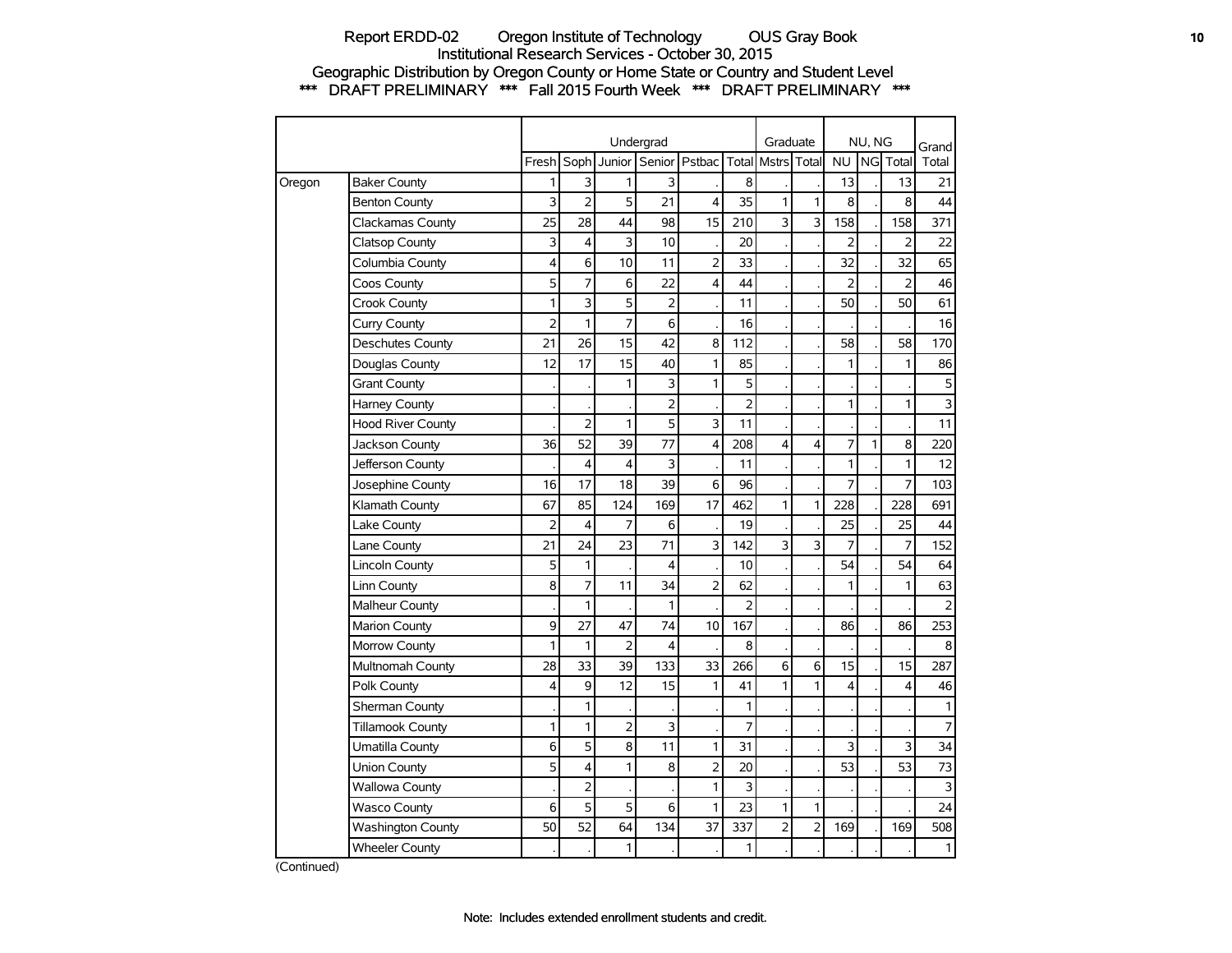### Report ERDD-02 Oregon Institute of Technology OUS Gray Book **11 11** Institutional Research Services - October 30, 2015 Geographic Distribution by Oregon County or Home State or Country and Student Level \*\*\* DRAFT PRELIMINARY \*\*\* Fall 2015 Fourth Week \*\*\* DRAFT PRELIMINARY \*\*\*

|                       |                               |     |                 |                   | Undergrad       |                 |                 | Graduate              |                |           | NU, NG |             | Grand |
|-----------------------|-------------------------------|-----|-----------------|-------------------|-----------------|-----------------|-----------------|-----------------------|----------------|-----------|--------|-------------|-------|
|                       |                               |     |                 | Fresh Soph Junior |                 | Senior   Pstbac |                 | Total   Mstrs   Total |                | <b>NU</b> |        | l NGI Total | Total |
| Oregon                | Yamhill County                | 8   | 11              | 15                | 23              | フ               | 59              | 2                     | 2              | 21        |        | 21          | 82    |
|                       | Subtotal                      | 350 | 445             | 535               | 1080            |                 | 158 2568        | 24                    | 24 I           | 1006      |        | 1007        | 3599  |
| Non-Oregon Washington |                               | 13  | 17              | 38                | 136             | 50              | 254             | 11                    | 11             | 42        |        | 42          | 307   |
|                       | California                    | 45  | 40              | 63                | 169             | 19              | 336             | 5                     | 5 <sup>1</sup> | 18        |        | 18          | 359   |
|                       | Idaho                         | 2   | 7               | 5                 | 7               |                 | 22              |                       |                | 16        |        | 16          | 38    |
|                       | Alaska                        | 4   | 6               | 9                 | 10 <sup>1</sup> |                 | 30 <sup>1</sup> |                       |                | 2         |        | 2           | 32    |
|                       | Hawaii                        | 19  | 14              | 9                 | 15 <sup>1</sup> | 3               | 60              | 1                     |                | 2         |        | 2           | 63    |
|                       | Other States / US Territories | 17  | 19              | 26                | 173             | 17              | 252             | 4                     | $\vert$        | 49        |        | 49          | 305   |
|                       | Foreign Country, Nonres Alien | 12  | 15 <sup>1</sup> | 9                 | 20 <sup>1</sup> | 3               | 59              | 10 <sup>1</sup>       | 10             | 9         |        | 9           | 78    |
|                       | Unknown                       | 2   |                 |                   | ◀               |                 | 4               |                       |                |           |        |             | 5     |
|                       | Subtotal                      | 114 | 118             | 160               | 531             | 94              | 1017            | 31                    | 31             | 139       |        | 139         | 1187  |
| Total                 |                               | 464 | 563             | 695               | 1611            | 252             | 3585            | 55                    | 55 I           | 1145      |        | 1146        | 4786  |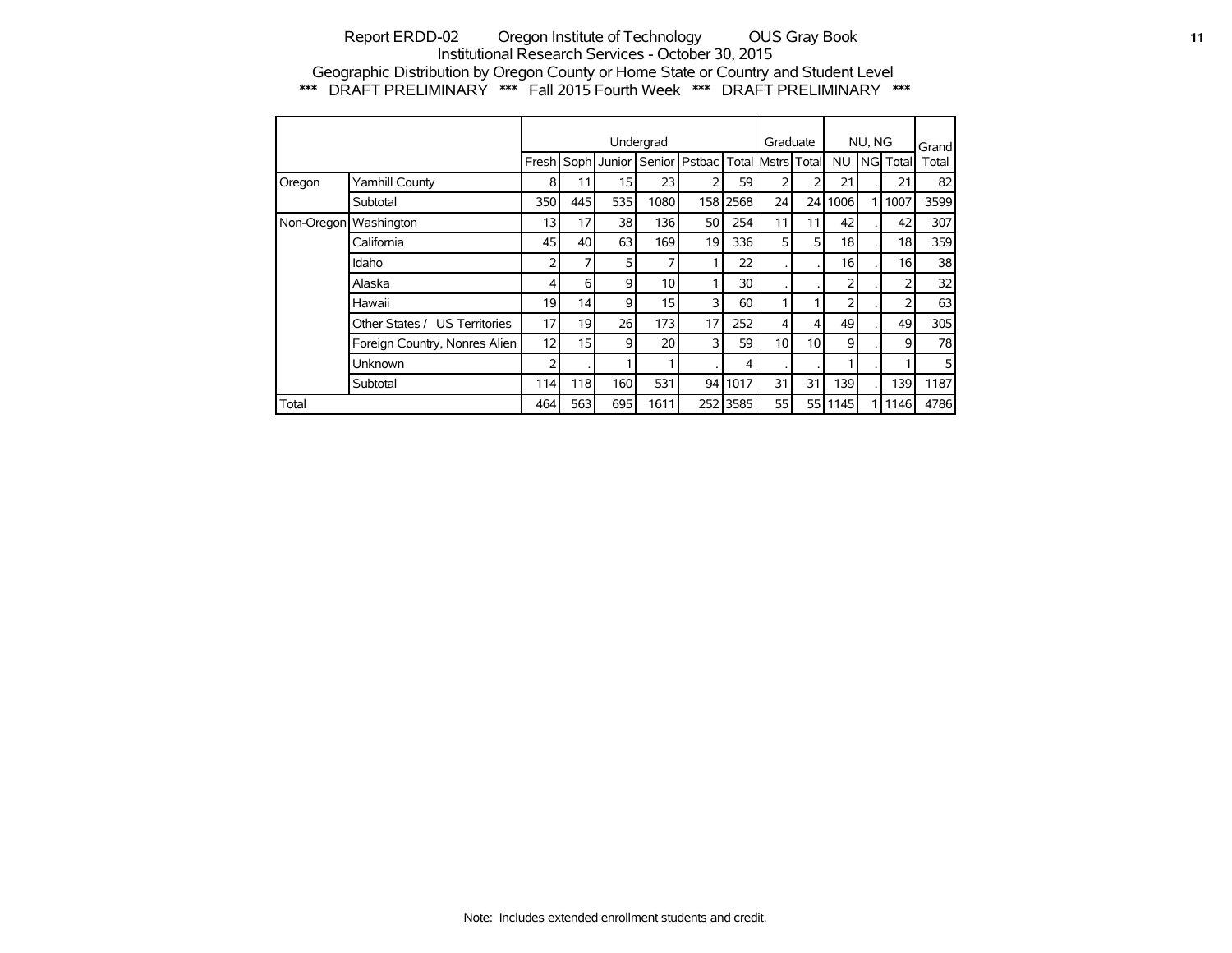# Report ERDD-03 Oregon Institute of Technology OUS Gray Book **12** Institutional Research Services - October 30, 2015 Enrollment by Ethnicity, Fee Status, and Student Level \*\*\* DRAFT PRELIMINARY \*\*\* Fall 2015 Fourth Week \*\*\* DRAFT PRELIMINARY \*\*\*

|                      |                 |         |                 |                |                |                                  |                |                |                          |                |                |                                      |                |                | Ethnicity             |                |                         |                                 |                |                |                                     |                |      |              |      |                |                      |                |                   |                |                |
|----------------------|-----------------|---------|-----------------|----------------|----------------|----------------------------------|----------------|----------------|--------------------------|----------------|----------------|--------------------------------------|----------------|----------------|-----------------------|----------------|-------------------------|---------------------------------|----------------|----------------|-------------------------------------|----------------|------|--------------|------|----------------|----------------------|----------------|-------------------|----------------|----------------|
|                      |                 |         | Alien           | Nonresident    |                | Race and<br>Ethnicity<br>unknown |                |                | Hispanics of<br>any race |                |                | Am.<br>Indian or AK<br><b>Native</b> |                |                | Asian                 |                |                         | Black or<br>African<br>American |                |                | Native<br>Hawaiian or<br>Pacific Is |                |      | White        |      |                | Two or more<br>races |                | <b>Fee Status</b> |                |                |
|                      |                 |         | <b>Nres</b>     | All            |                | Res Nres All                     |                |                | Res Nres                 | All            |                |                                      |                |                | Res Nres All Res Nres |                |                         | All   Res   Nres   All          |                |                | l Res <b>l</b> Nres   All           |                |      | Res Nres     | All  |                | Res Nres             | All            | Res Nres          |                | Total          |
| Undergrad   Freshman |                 | Male    | $\overline{9}$  | 9              | 5              |                                  | 5              | 16             | 12                       | 28             |                |                                      |                | 10             | 5                     | 15             | 2                       |                                 | 3              |                | $\overline{2}$                      | $\overline{2}$ | 142  | 32           | 174  | 12             | 8                    | 20             | 187               | 69             | 256            |
|                      |                 | Female  | $\overline{3}$  | 3              | $\overline{2}$ |                                  | 3              | 18             | 4                        | 22             | 3              |                                      | $\overline{3}$ | $\overline{2}$ | 5                     | $\overline{7}$ | 1                       | $\overline{2}$                  | $\overline{3}$ | $\overline{2}$ |                                     | 3              | 135  | 14           | 149  | 8 <sup>1</sup> | 5                    | 13             | 171               | 35             | 206            |
|                      |                 | Unknowr |                 |                |                |                                  |                |                |                          |                |                |                                      |                |                | $\mathbf{1}$          | $\mathbf{1}$   |                         |                                 |                |                |                                     |                |      | $\mathbf{1}$ |      |                |                      |                |                   | $\overline{2}$ | $\overline{c}$ |
|                      |                 | All     | 12              | 12             | $\overline{7}$ |                                  | 8              | 34             | 16                       | 50             | 3              |                                      | 3              | 12             | 11                    | 23             | 3                       | 3                               | 6              | $\overline{2}$ | 3                                   | 5              | 277  | 47           | 324  | 20             | 13                   | 33             | 358               | 106            | 464            |
|                      | Sophomore       | Male    | 14              | 14             | 5              | 3                                | 8              | 29             |                          | 33             | 3              |                                      | $\overline{3}$ | 8              | 8                     | 16             | $\overline{1}$          | $\overline{2}$                  | 3              |                | 2 <sup>1</sup>                      | 2              | 176  | 38           | 214  | 16             | $6 \mid$             | 22             | 238               | 77             | 315            |
|                      |                 | Female  | $\mathbf{1}$    | $\mathbf{1}$   | $\overline{2}$ | $\overline{1}$                   | $\overline{3}$ | 30             | フ                        | 32             | $\mathbf{1}$   |                                      | $\overline{1}$ | 8              | 3                     | 11             | 3                       | $\overline{2}$                  | 5              |                | $\mathbf{1}$                        | -1             | 157  | 21           | 178  | 14             | $\overline{2}$       | 16             | 215               | 33             | 248            |
|                      |                 | All     | 15              | 15             | $\overline{7}$ | 4                                | 11             | 59             | 6                        | 65             | $\overline{4}$ |                                      | $\overline{4}$ | 16             | 11                    | 27             | $\overline{\mathbf{A}}$ | $\overline{\mathbf{4}}$         | 8              |                | $\overline{3}$                      | 3              | 333  | 59           | 392  | 30             | 8                    | 38             | 453               | 110            | 563            |
|                      | Junior          | Male    | 5 <sup>1</sup>  | 5              | 10             | -1                               | 11             | 21             | 11                       | 32             | 3              | $\overline{3}$                       | 6              | 8              | $6 \mid$              | 14             | 8                       | $\overline{\mathbf{4}}$         | 12             | $\mathbf{1}$   |                                     |                | 232  | 51           | 283  | 14             | 6                    | 20             | 297               | 87             | 384            |
|                      |                 | Female  | $\Delta$        | $\overline{4}$ | 3              |                                  |                | 19             | 7                        | 26             | 10             | $\overline{2}$                       | 12             | 8              | 3                     | 11             | $\overline{2}$          |                                 | $\overline{2}$ | -1             |                                     | -1             | 197  | 33           | 230  | 19             |                      | 20             | 259               | 51             | 310            |
|                      |                 | Unknowr |                 |                |                |                                  |                |                |                          |                |                |                                      |                |                |                       |                |                         |                                 |                |                |                                     |                |      |              |      |                |                      | $\overline{1}$ |                   |                | $\overline{1}$ |
|                      |                 | All     | $\mathsf{g}$    | 9              | 13             | 2                                | 15             | 40             | 18                       | 58             | 13             |                                      | 5 18           | 16             | $\mathsf{g}$          | 25             | 10                      | 4                               | 14             | $\mathbf 2$    |                                     | $\overline{2}$ | 429  | 84           | 513  | 34             | $\overline{7}$       | 41             | 557               | 138            | 695            |
|                      | Senior          | Male    | 14              | 14             | 26             | $\boldsymbol{\Delta}$            | 30             | 41             | 22                       | 63             | 5              | $\overline{\mathbf{3}}$              | 8              | 39             | 17                    | 56             | $\mathbf{9}$            | 9                               | 18             | $\overline{3}$ | 2 <sup>1</sup>                      | 5              | 518  | 127          | 645  | 32             | $\mathsf{g}$         | 41             | 673               | 207            | 880            |
|                      |                 | Female  | 6 <sup>1</sup>  | 6              | 18             | 9                                | 27             | 41             | 18                       | 59             | 6              |                                      | $\overline{7}$ | 36             | 16                    | 52             |                         | 12                              | 12             | $\overline{2}$ | $\mathbf{1}$                        | 3              | 362  | 166          | 528  | 22             | 15                   | 37             | 487               | 244            | 731            |
|                      |                 | All     | 20              | 20             | 44             | 13                               | 57             | 82             | 40                       | 122            | 11             |                                      | 4 15           | 75             | 33                    | 108            | $\overline{9}$          | 21                              | 30             | 5              | $\overline{3}$                      | 8              | 880  | 293          | 1173 | 54             | 24                   | 78             | 1160              | 451            | 1611           |
|                      | Postbac UG Male |         | $\overline{3}$  | 3              | 2              | 5                                | 7              | $\overline{4}$ | Δ                        | 8              |                |                                      |                | 8              | 8                     | 16             |                         | 4                               | 5              |                | 2                                   | $\overline{2}$ | 72   | 25           | 97   |                | 4                    | 5              | 88                | 55             | 143            |
|                      |                 | Female  |                 |                | 3              |                                  | 3              | $\Delta$       | $\overline{2}$           | 6              | $\overline{2}$ |                                      | $\overline{2}$ | 5              | $\overline{2}$        | $\overline{7}$ |                         |                                 |                | $\mathbf{1}$   |                                     | $\mathbf{1}$   | 64   | 20           | 84   | $\vert$        | $\mathbf{1}$         | 5 <sup>1</sup> | 83                | 25             | 108            |
|                      |                 | Unknowr |                 |                |                |                                  |                |                |                          |                |                |                                      |                | $\overline{1}$ |                       | $\mathbf{1}$   |                         |                                 |                |                |                                     |                |      |              |      |                |                      |                | $\mathbf{1}$      |                | $\mathbf{1}$   |
|                      |                 | All     | $\overline{3}$  | 3              | 5              | 5                                | 10             | 8              | 6                        | 14             | $\overline{2}$ |                                      | $\overline{2}$ | 14             | 10                    | 24             | -1                      | 4                               | 5              | $\mathbf{1}$   | 2                                   | 3              | 136  | 45           | 181  | 5 <sup>1</sup> | 5                    | 10             | 172               | 80             | 252            |
|                      | Subtotal        | Male    | 45              | 45             | 48             | 13                               | 61             | 111            | 53                       | 164            | 11             | 6 <sup>1</sup>                       | 17             | 73             | 44                    | 117            | 21                      | 20                              | 41             | $\overline{4}$ | 8                                   | 12             | 1140 | 273          | 1413 | 75             | 33                   | 108            | 1483              | 495            | 1978           |
|                      |                 | Female  | 14              | 14             | 28             | 12                               | 40             | 112            |                          | 33 145         | 22             | $\overline{3}$                       | 25             | 59             | 29                    | 88             | 6                       | 16                              | 22             | 6              | 3                                   | 9              | 915  | 254          | 1169 | 67             | 24                   | 91             | 1215              | 388            | 1603           |
|                      |                 | Unknowr |                 |                |                |                                  |                |                |                          |                |                |                                      |                | -1             | $\mathbf{1}$          | 2              |                         |                                 |                |                |                                     |                |      | 1            |      |                |                      | 1              | 2                 | $\overline{2}$ | $\overline{4}$ |
|                      |                 | All     | 59              | 59             | 76             | 25                               | 101            | 223            |                          | 86 309         | 33             | $\overline{9}$                       | 42             | 133            | 74                    | 207            | 27                      | 36                              | 63             | 10             | 11                                  | 21             | 2055 | 528          | 2583 | 143            |                      |                | 57 200 2700       | 885            | 3585           |
| Graduate             | <b>Masters</b>  | Male    | $\mathsf{g}$    | 9              | $\mathbf{1}$   | $\overline{2}$                   | 3              | $\mathbf{1}$   |                          |                |                |                                      | $\overline{1}$ | $\overline{1}$ |                       | $\mathbf{1}$   |                         | 1                               | -1             | -1             |                                     | $\mathbf{1}$   | 13   | 14           | 27   |                |                      |                | 17                | 27             | 44             |
|                      |                 | Female  | 1               | $\mathbf{1}$   | $\overline{2}$ |                                  | $\overline{2}$ |                | フ                        | $\overline{2}$ |                |                                      |                |                |                       |                |                         |                                 |                |                |                                     |                | 5    | $\mathbf{1}$ | 6    |                |                      |                | $\overline{7}$    | $\overline{4}$ | 11             |
|                      |                 | All     | 10 <sup>1</sup> | 10             | 3              | $\overline{2}$                   | 5              | -1             | $\overline{\phantom{0}}$ | $\overline{3}$ |                |                                      | $\overline{1}$ | -1             |                       | 1              |                         | 1                               |                |                |                                     | $\mathbf 1$    | 18   | 15           | 33   |                |                      |                | 24                | 31             | 55             |
|                      | Subtotal        | Male    | $\overline{9}$  | 9              | $\mathbf{1}$   | $\overline{2}$                   | $\overline{3}$ | $\mathbf{1}$   |                          | $\overline{1}$ |                |                                      | $\overline{1}$ | $\overline{1}$ |                       | $\mathbf{1}$   |                         | $\mathbf{1}$                    |                | -1             |                                     | $\overline{1}$ | 13   | 14           | 27   |                |                      |                | 17                | 27             | 44             |
|                      |                 | Female  | 1               | $\mathbf{1}$   | $\mathbf{2}$   |                                  | $\overline{2}$ |                | $\overline{2}$           | $\overline{2}$ |                |                                      |                |                |                       |                |                         |                                 |                |                |                                     |                | 5    | $\mathbf{1}$ | 6    |                |                      |                | $\overline{7}$    | $\overline{4}$ | 11             |
|                      |                 | All     | 10              | 10             | 3              | $\overline{2}$                   | 5              | $\mathbf{1}$   | $\overline{2}$           | 3              |                | 1                                    | $\overline{1}$ | $\mathbf{1}$   |                       | $\mathbf{1}$   |                         | $\mathbf{1}$                    | $\mathbf{1}$   | $\mathbf{1}$   |                                     | $\mathbf{1}$   | 18   | 15           | 33   |                |                      |                | 24                | 31             | 55             |
| NU, NG               | Nonadm UG Male  |         | 8 <sup>1</sup>  | 8              | 47             | 46                               | 93             | 34             | $\mathcal{P}$            | 36             | $\overline{2}$ |                                      | $\overline{2}$ | 33             | $6 \mid$              | 39             | $\overline{2}$          | $\overline{2}$                  | $\overline{4}$ |                | 1                                   | -1             | 303  | 15           | 318  | 19             | 1                    | 20             | 440               | 81             | 521            |
|                      |                 | Female  |                 | $\mathbf{1}$   | 59             | 37                               | 96             | 44             |                          | 48             | $\overline{7}$ |                                      | $\overline{7}$ | 31             | $\overline{2}$        | 33             |                         | 6                               | 6              | $\overline{4}$ |                                     | 4              | 359  | 14           | 373  | 37             | 4                    | 41             | 541               | 68             | 609            |
|                      |                 | Unknowr |                 |                | $\overline{2}$ | 3                                | 5              | $\mathbf{1}$   |                          | -1             |                |                                      |                | $\overline{2}$ |                       | 2              |                         |                                 |                |                |                                     |                | 6    |              | 6    |                |                      | 1              | 12                | 3              | 15             |
|                      |                 | All     | $\mathsf{g}$    | 9              | 108            |                                  | 86 194         | 79             | 6                        | 85             | 9              |                                      | 9              | 66             | 8                     | 74             | $\overline{2}$          | 8                               | 10             | $\overline{4}$ |                                     | 5              | 668  | 29           | 697  | 57             | 5 <sup>1</sup>       | 62             | 993               |                | 152 1145       |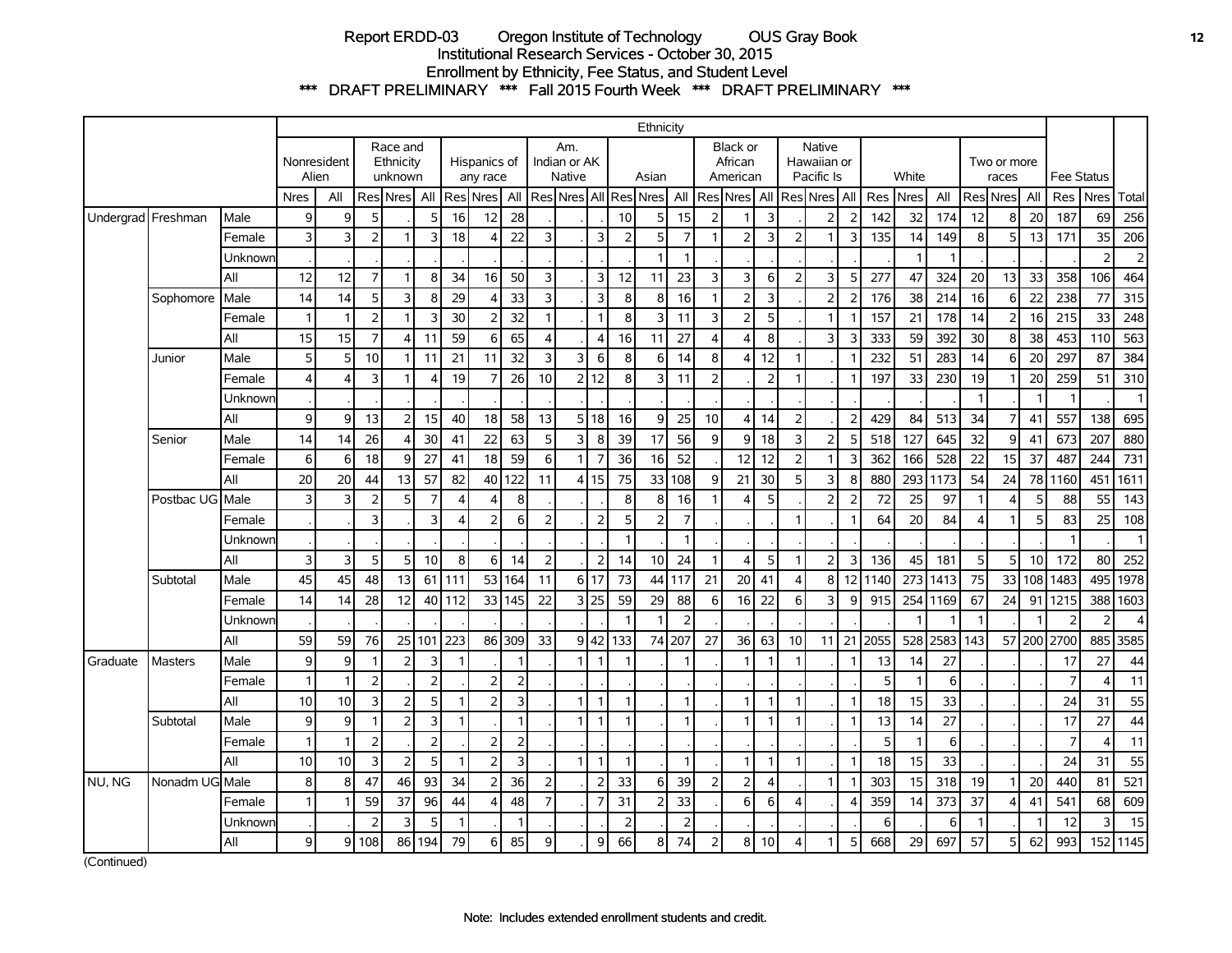# Report ERDD-03 Oregon Institute of Technology OUS Gray Book **13** Institutional Research Services - October 30, 2015 Enrollment by Ethnicity, Fee Status, and Student Level \*\*\* DRAFT PRELIMINARY \*\*\* Fall 2015 Fourth Week \*\*\* DRAFT PRELIMINARY \*\*\*

|                     |                  |                                                          |             |      |                          |                                                               |                               |             |       |                 |                                 |  |                                     |           | Ethnicity |        |           |                      |                 |                 |    |            |            |                                        |              |                 |              |      |                 |    |                       |
|---------------------|------------------|----------------------------------------------------------|-------------|------|--------------------------|---------------------------------------------------------------|-------------------------------|-------------|-------|-----------------|---------------------------------|--|-------------------------------------|-----------|-----------|--------|-----------|----------------------|-----------------|-----------------|----|------------|------------|----------------------------------------|--------------|-----------------|--------------|------|-----------------|----|-----------------------|
|                     |                  | Race and<br>Ethnicity<br>Nonresident<br>Alien<br>unknown |             |      | Hispanics of<br>any race |                                                               | Am.<br>Indian or AK<br>Native |             | Asian |                 | Black or<br>African<br>American |  | Native<br>Hawaiian or<br>Pacific Is |           | White     |        |           | Two or more<br>races |                 |                 |    | Fee Status |            |                                        |              |                 |              |      |                 |    |                       |
|                     |                  |                                                          | <b>Nres</b> | All  |                          | Res Nres   All   Res Nres   All   Res Nres   All   Res   Nres |                               |             |       |                 |                                 |  |                                     |           |           |        |           |                      |                 |                 |    |            |            | All Res Nres All Res Nres All Res Nres | All          |                 | ResiNres All |      |                 |    | Res   Nres   Total    |
| NU, NG              | Nonadm GR Female |                                                          |             |      |                          |                                                               |                               |             |       |                 |                                 |  |                                     |           |           |        |           |                      |                 |                 |    |            |            |                                        |              |                 |              |      |                 |    |                       |
|                     |                  | l All                                                    |             |      |                          |                                                               |                               |             |       |                 |                                 |  |                                     |           |           |        |           |                      |                 |                 |    |            |            |                                        |              |                 |              |      |                 |    |                       |
|                     | Subtotal         | Male                                                     | 8           | 8    | 47                       | 46                                                            | 93                            | 34          |       | 36 <sup>1</sup> |                                 |  | $\overline{2}$                      | 33        | 6         | 39     |           | 2                    |                 |                 |    |            | 303        | 15                                     | 318          | 19 <sup>1</sup> |              | 20 l | 440             | 81 | 521                   |
|                     |                  | Female                                                   |             |      | 60                       | 37                                                            | 97                            | 44          |       | 48              |                                 |  |                                     | 31        |           | 33     |           | 6 I                  | 6               |                 |    | 4 I        | 359        | 14                                     | 373          | 37              | 41           | -41  | 542             | 68 | 610                   |
|                     |                  | Unknownl                                                 |             |      |                          |                                                               | 5                             |             |       |                 |                                 |  |                                     |           |           | 2      |           |                      |                 |                 |    |            | 6          |                                        | 6            |                 |              |      | 12              | २। | 15                    |
|                     |                  | l All                                                    | 9           | 91   | 109                      |                                                               | 86 195                        | 79 l        |       | 85              | 9                               |  | $\overline{9}$                      | 66        | 8         | 74     |           | 81                   | 10 <sup>1</sup> |                 |    | 51         | 668        | 29                                     | 697          | 57              | 51           | 62   | 994             |    | 152 1146              |
| <b>All Students</b> |                  | Male                                                     | 62          | 62   | 96                       |                                                               |                               | 61 157 146  |       | 55 201          | 13                              |  |                                     | 7 20 107  |           | 50 157 | 23        | 23                   | 46              |                 | 9١ |            | 14 1456    | 302                                    | 1758         | 94              |              |      | 34 128 1940     |    | 603 2543              |
|                     |                  | Female                                                   | 16          | 16   | 90 <sub>1</sub>          |                                                               |                               | 49 139 156  |       | 39 195          | 29                              |  | 3 3 2 1                             | 90        |           | 31 121 | 6 I       | 22 <sub>1</sub>      | <b>28</b>       | 10 <sup>1</sup> | 31 |            | 13 1279    |                                        | 269 1548 104 |                 |              |      | 28 132 1764     |    | 460 2224              |
|                     |                  | Unknownl                                                 |             |      | 2                        |                                                               |                               |             |       |                 |                                 |  |                                     |           |           | 4      |           |                      |                 |                 |    |            | 6 I        |                                        |              |                 |              |      | 14 <sup>1</sup> |    | 19                    |
|                     |                  | Total                                                    | 78          | 78 I | 188 l                    |                                                               |                               | 113 301 303 |       | 94 397          | 42                              |  |                                     | 10 52 200 |           | 82 282 | <b>29</b> | 45                   | 74              | 15 <sup>1</sup> |    |            | 12 27 2741 |                                        | 572 3313 200 |                 |              |      |                 |    | 62 262 3718 1068 4786 |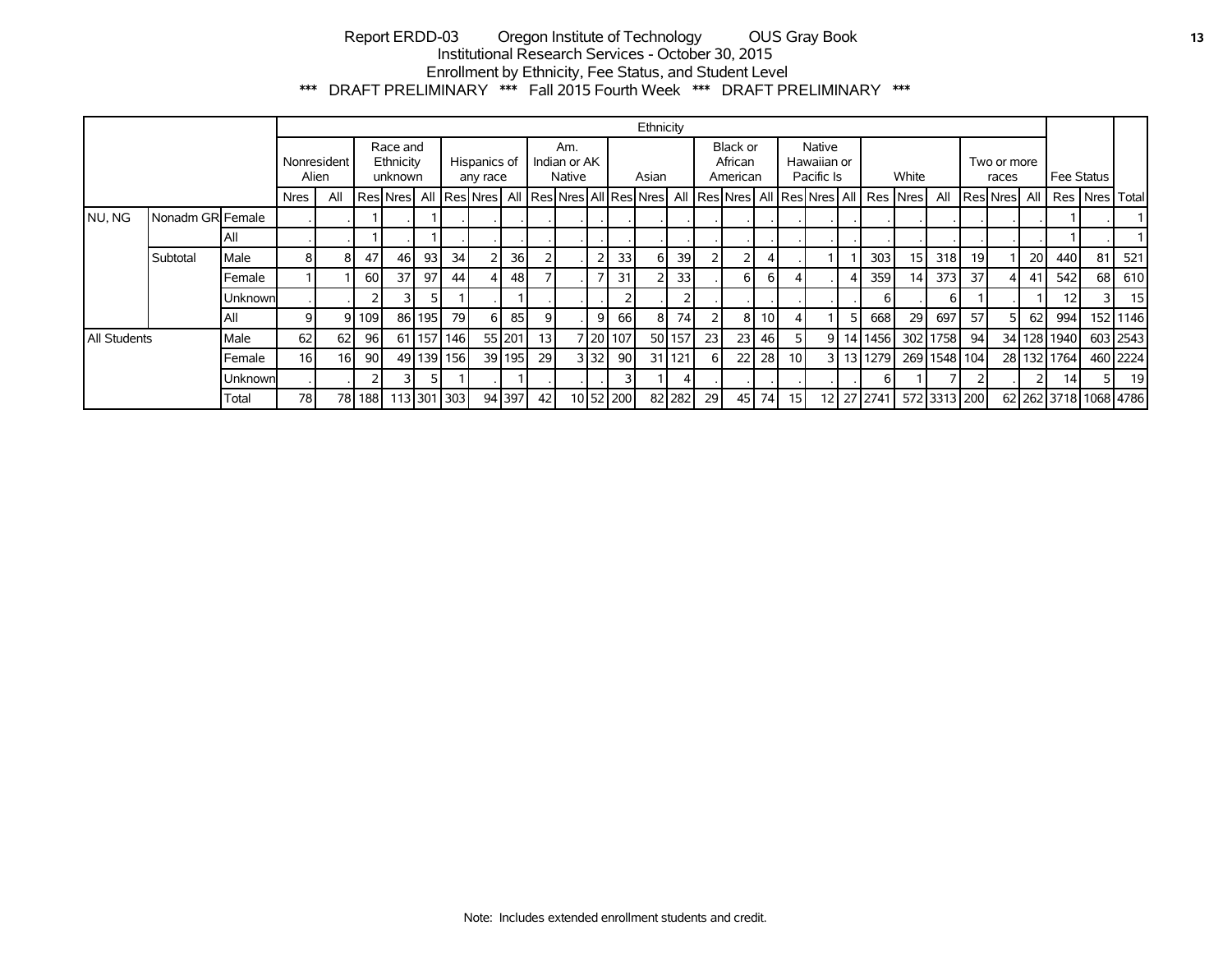# Report ERDD-04 Oregon Institute of Technology OUS Gray Book **14** Institutional Research Services - October 30, 2015 Enrollment by Ethnicity, Oregon Residence Code, and Student Level \*\*\* DRAFT PRELIMINARY \*\*\* Fall 2015 Fourth Week \*\*\* DRAFT PRELIMINARY \*\*\*

|                    |                |         |                  |                       |                |                                  |                |                          |                          |                               |                |                |                |                | Ethnicity                 |                |                                 |                               |                         |                                     |                |    |       |                |          |                      |                |        |                |                     |                  |
|--------------------|----------------|---------|------------------|-----------------------|----------------|----------------------------------|----------------|--------------------------|--------------------------|-------------------------------|----------------|----------------|----------------|----------------|---------------------------|----------------|---------------------------------|-------------------------------|-------------------------|-------------------------------------|----------------|----|-------|----------------|----------|----------------------|----------------|--------|----------------|---------------------|------------------|
|                    |                |         | Alien            | Nonresident           |                | Race and<br>Ethnicity<br>unknown |                | Hispanics of<br>any race |                          | Am.<br>Indian or AK<br>Native |                |                |                | Asian          |                           |                | Black or<br>African<br>American |                               |                         | Native<br>Hawaiian or<br>Pacific Is |                |    | White |                |          | Two or more<br>races |                |        | Residency      |                     |                  |
|                    |                |         | <b>Nres</b>      | All                   |                | Res Nres All                     |                |                          | Res Nres                 | All                           |                |                |                |                | Res Nres All Res Nres All |                |                                 | Res Nres   All Res Nres   All |                         |                                     |                |    | Res   | Nres           | All      |                      | Res Nres       | All    | Res            | <b>Nres</b>         | Total            |
| Undergrad Freshman |                | Male    | 9                | 9                     | 5              |                                  | 5              | 16                       | 12                       | 28                            |                |                |                | 10             | 5 <sub>l</sub>            | 15             | 2                               |                               | 3                       |                                     | $\overline{2}$ |    | 138   | 36             | 174      | 12                   | 8              | 20     | 183            | 73                  | 256              |
|                    |                | Female  | $\overline{3}$   | 3                     | $\overline{2}$ |                                  | 3              | 18                       | Δ                        | 22                            | 3              |                | $\overline{3}$ | $\overline{2}$ | 5                         | $\overline{7}$ | $\mathbf{1}$                    | $\overline{2}$                | 3                       | $\overline{2}$                      |                | 3  | 129   | 20             | 149      | 8                    | 5              | 13     | 165            | 41                  | 206              |
|                    |                | Unknowr |                  |                       |                |                                  |                |                          |                          |                               |                |                |                |                | 1                         | 1              |                                 |                               |                         |                                     |                |    |       | $\mathbf{1}$   |          |                      |                |        |                | $\overline{2}$      | $\overline{c}$   |
|                    |                | All     | 12               | 12                    | $\overline{7}$ |                                  | 8              | 34                       | 16                       | 50                            | 3              |                | $\overline{3}$ | 12             | 11                        | 23             | 3                               | 3                             | 6                       | $\overline{2}$                      | 3              | 5  | 267   | 57             | 324      | 20                   | 13             | 33     | 348            | 116                 | 464              |
|                    | Sophomore      | Male    | 14               | 14                    | 5              | 3                                | 8              | 28                       | 5                        | 33                            | 3              |                | $\overline{3}$ | 8              | 8 <sup>1</sup>            | 16             | $\mathbf{1}$                    | $\overline{2}$                | $\mathsf{3}$            |                                     | $\overline{2}$ |    | 169   | 45             | 214      | 15                   | $\overline{7}$ | 22     | 229            | 86                  | $\overline{315}$ |
|                    |                | Female  |                  | $\mathbf{1}$          | $\overline{2}$ | h                                | 3              | 28                       | $\Lambda$                | 32                            | $\mathbf{1}$   |                | $\mathbf{1}$   | 8              | $\overline{3}$            | 11             | 3                               | $\overline{2}$                | 5                       |                                     | 1              |    | 155   | 23             | 178      | 13                   | 3              | 16     | 210            | 38                  | 248              |
|                    |                | All     | 15               | 15                    | $\overline{7}$ | $\Delta$                         | 11             | 56                       | 9                        | 65                            | $\overline{4}$ |                | $\vert$        | 16             | 11                        | 27             | $\overline{4}$                  | $\overline{4}$                | $\bf 8$                 |                                     | 3              | 3  | 324   | 68             | 392      | 28                   | 10             | 38     | 439            | 124                 | 563              |
|                    | Junior         | Male    | 5 <sup>1</sup>   | 5                     | 10             | 1                                | 11             | 20                       | 12                       | 32                            | 3              | $\overline{3}$ | $6 \mid$       | 8              | $6 \mid$                  | 14             | 8                               | 4                             | 12                      | 1                                   |                |    | 222   | 61             | 283      | 13                   | $\overline{7}$ | 20     | 285            | 99                  | 384              |
|                    |                | Female  |                  | $\boldsymbol{\Delta}$ | $\overline{2}$ | $\overline{2}$                   |                | 17                       | 9                        | 26                            | 10             |                | 2 12           | 8              | 3                         | 11             | $\overline{2}$                  |                               | $\overline{2}$          | 1                                   |                |    | 188   | 42             | 230      | 18                   | 2              | 20     | 246            | 64                  | 310              |
|                    |                | Unknown |                  |                       |                |                                  |                |                          |                          |                               |                |                |                |                |                           |                |                                 |                               |                         |                                     |                |    |       |                |          | $\overline{1}$       |                |        |                |                     | $\mathbf{1}$     |
|                    |                | All     | $\overline{9}$   | 9                     | 12             | 3                                | 15             | 37                       | 21                       | 58                            | 13             |                | 5 18           | 16             | $\overline{9}$            | 25             | 10                              | $\vert$                       | 14                      |                                     |                |    | 410   | 103            | 513      | 32                   | $\overline{9}$ | 41     | 532            | 163                 | 695              |
|                    | Senior         | Male    | 14               | 14                    | 24             | 6                                | 30             | 39                       | 24                       | 63                            | 5              | $\overline{3}$ | 8 <sup>1</sup> | 38             | 18                        | 56             | 9                               | $\overline{9}$                | 18                      | 3                                   | 2 <sup>1</sup> | 5  | 488   | 157            | 645      | 27                   | 14             | 41     | 633            | 247                 | 880              |
|                    |                | Female  | $6 \overline{6}$ | 6                     | 18             | 9                                | 27             | 38                       | 21                       | 59                            | 6              | 1              | $\overline{7}$ | 35             | 17                        | 52             |                                 | 12                            | 12                      | $\overline{2}$                      | 1              | 3  | 335   | 193            | 528      | 20                   | 17             | 37     | 454            | 277                 | 731              |
|                    |                | All     | 20               | 20                    | 42             | 15                               | 57             | 77                       | 45                       | 122                           | 11             |                | 4 15           | 73             | 35                        | 108            | 9                               | 21                            | 30                      | 5                                   | $\overline{3}$ | 8  | 823   | 350            | 1173     | 47                   | 31             | 78     | 1087           | 524                 | 1611             |
|                    | Postbac UG     | Male    | 3                | 3                     | $\overline{2}$ | 5                                | 7              | $\overline{4}$           |                          | 8                             |                |                |                | 8              | 8                         | 16             | 1                               | 4                             | 5                       |                                     | $\overline{2}$ | 2  | 70    | 27             | 97       | $\mathbf{1}$         | 4              | 5      | 86             | 57                  | 143              |
|                    |                | Female  |                  |                       | 3              |                                  | 3              | $\overline{4}$           | $\overline{2}$           | 6                             | $\overline{2}$ |                | 2 <sup>1</sup> | $\overline{4}$ | 3                         | $\overline{7}$ |                                 |                               |                         |                                     |                |    | 63    | 21             | 84       | $\overline{4}$       | $\mathbf{1}$   | 5      | 81             | 27                  | 108              |
|                    |                | Unknowr |                  |                       |                |                                  |                |                          |                          |                               |                |                |                |                |                           |                |                                 |                               |                         |                                     |                |    |       |                |          |                      |                |        |                |                     | $\mathbf{1}$     |
|                    |                | All     | 3                | 3                     | 5              | -5                               | 10             | 8                        | 6                        | 14                            | $\overline{2}$ |                | 2              | 13             | 11                        | 24             | $\mathbf{1}$                    | 4                             | 5                       | 1                                   | 2              | 3  | 133   | 48             | 181      | 5                    | 5              | 10     | 168            | 84                  | 252              |
|                    | Subtotal       | Male    | 45               | 45                    | 46             | 15                               | 61             | 107                      | 57                       | 164                           | 11             |                | 6117           | 72             |                           | 45 117         | 21                              | 20 <sup>1</sup>               | 41                      | 4                                   | 8 <sup>1</sup> | 12 | 1087  | 326 l          | 1413     | 68                   | 40             | 108    | 1416           | 562                 | 1978             |
|                    |                | Female  | 14               | 14                    | 27             | 13                               | 40             | 105                      |                          | 40 145                        | 22             |                | 3 25           | 57             | 31                        | 88             | 6                               | 16                            | 22                      | 6                                   | 3              | 9  | 870   |                | 299 1169 | 63                   | 28             | 91     | 1156           | 447                 | 1603             |
|                    |                | Unknowr |                  |                       |                |                                  |                |                          |                          |                               |                |                |                |                |                           | $\overline{2}$ |                                 |                               |                         |                                     |                |    |       | -1             |          | $\mathbf{1}$         |                | f.     | ς              | $\overline{2}$      | $\overline{4}$   |
|                    |                | All     | 59               | 59                    | 73             | 28                               | 101            | 212                      | 97                       | 309                           | 33             | 91             | 42             | 130            | 77                        | 207            | 27                              | 36                            | 63                      | 10                                  | 11             | 21 | 1957  | 626            | 2583     | 132                  |                | 68 200 | 2574           | 1011                | 3585             |
| Graduate           | <b>Masters</b> | Male    | 9                | 9                     | $\overline{1}$ | $\overline{2}$                   | 3              | $\mathbf{1}$             |                          |                               |                | 1 <sup>1</sup> | $\mathbf{1}$   | -1             |                           | 1              |                                 |                               | 1                       | 1                                   |                |    | 11    | 16             | 27       |                      |                |        | 15             | 29                  | 44               |
|                    |                | Female  |                  | $\mathbf{1}$          | $\overline{2}$ |                                  | $\overline{2}$ |                          |                          | $\overline{2}$                |                |                |                |                |                           |                |                                 |                               |                         |                                     |                |    | 5     | $\overline{1}$ | 6        |                      |                |        | $\overline{7}$ | 4                   | 11               |
|                    |                | All     | 10               | 10                    | $\mathbf{3}$   | $\overline{2}$                   | 5              | $\mathbf{1}$             | $\overline{\phantom{0}}$ | $\overline{3}$                |                | 1              | $\overline{1}$ | $\mathbf{1}$   |                           | 1              |                                 |                               | 1                       | $\mathbf{1}$                        |                |    | 16    | 17             | 33       |                      |                |        | 22             | 33                  | 55               |
|                    | Subtotal       | Male    | 9                | 9                     | $\mathbf{1}$   | $\overline{2}$                   | 3              | $\mathbf{1}$             |                          |                               |                | 11             | $\mathbf{1}$   | $\mathbf{1}$   |                           | 1              |                                 | 1                             | $\mathbf{1}$            | 1                                   |                |    | 11    | 16             | 27       |                      |                |        | 15             | 29                  | 44               |
|                    |                | Female  |                  | $\mathbf{1}$          | $\overline{2}$ |                                  | $\overline{2}$ |                          | フ                        | $\overline{2}$                |                |                |                |                |                           |                |                                 |                               |                         |                                     |                |    | 5     | $\mathbf{1}$   | 6        |                      |                |        | $\overline{7}$ | $\overline{\Delta}$ | 11               |
|                    |                | All     | 10               | 10                    | $\overline{3}$ | $\overline{2}$                   | 5              | $\overline{1}$           | $\overline{z}$           | $\overline{3}$                |                | 1              | $\mathbf{1}$   | $\mathbf{1}$   |                           | 1              |                                 | $\mathbf{1}$                  | $\mathbf{1}$            | $\mathbf{1}$                        |                |    | 16    | 17             | 33       |                      |                |        | 22             | 33                  | 55               |
| NU, NG             | Nonadm UG Male |         | 8 <sup>1</sup>   | 8                     | 47             | 46                               | 93             | 34                       | $\overline{\phantom{0}}$ | 36                            | $\overline{2}$ |                | 2              | 33             | $6 \mid$                  | 39             | $\overline{2}$                  | $\overline{2}$                | $\overline{\mathbf{4}}$ |                                     |                |    | 303   | 15             | 318      | 19                   | -1             | 20     | 440            | 81                  | 521              |
|                    |                | Female  |                  | $\mathbf{1}$          | 59             | 37                               | 96             | 44                       | $\Lambda$                | 48                            | $\overline{7}$ |                | $\overline{7}$ | 31             | $\overline{2}$            | 33             |                                 | 6                             | 6                       | $\Delta$                            |                |    | 357   | 16             | 373      | 37                   | 4              | 41     | 539            | 70                  | 609              |
|                    |                | Unknowr |                  |                       | $\overline{2}$ | 3                                | 5              | $\mathbf{1}$             |                          | $\mathbf{1}$                  |                |                |                | $\overline{2}$ |                           | $\overline{2}$ |                                 |                               |                         |                                     |                |    | 6     |                | 6        | $\overline{1}$       |                | f.     | 12             | 3                   | 15               |
|                    |                | All     | 9                | $\overline{9}$        | 108            | 86                               | 194            | 79                       | 6                        | 85                            | 9              |                | $\overline{9}$ | 66             | 8                         | 74             | 2                               | 8                             | 10                      | 4                                   |                | 5  | 666   | 31             | 697      | 57                   | 5              | 62     | 991            | 154                 | 1145             |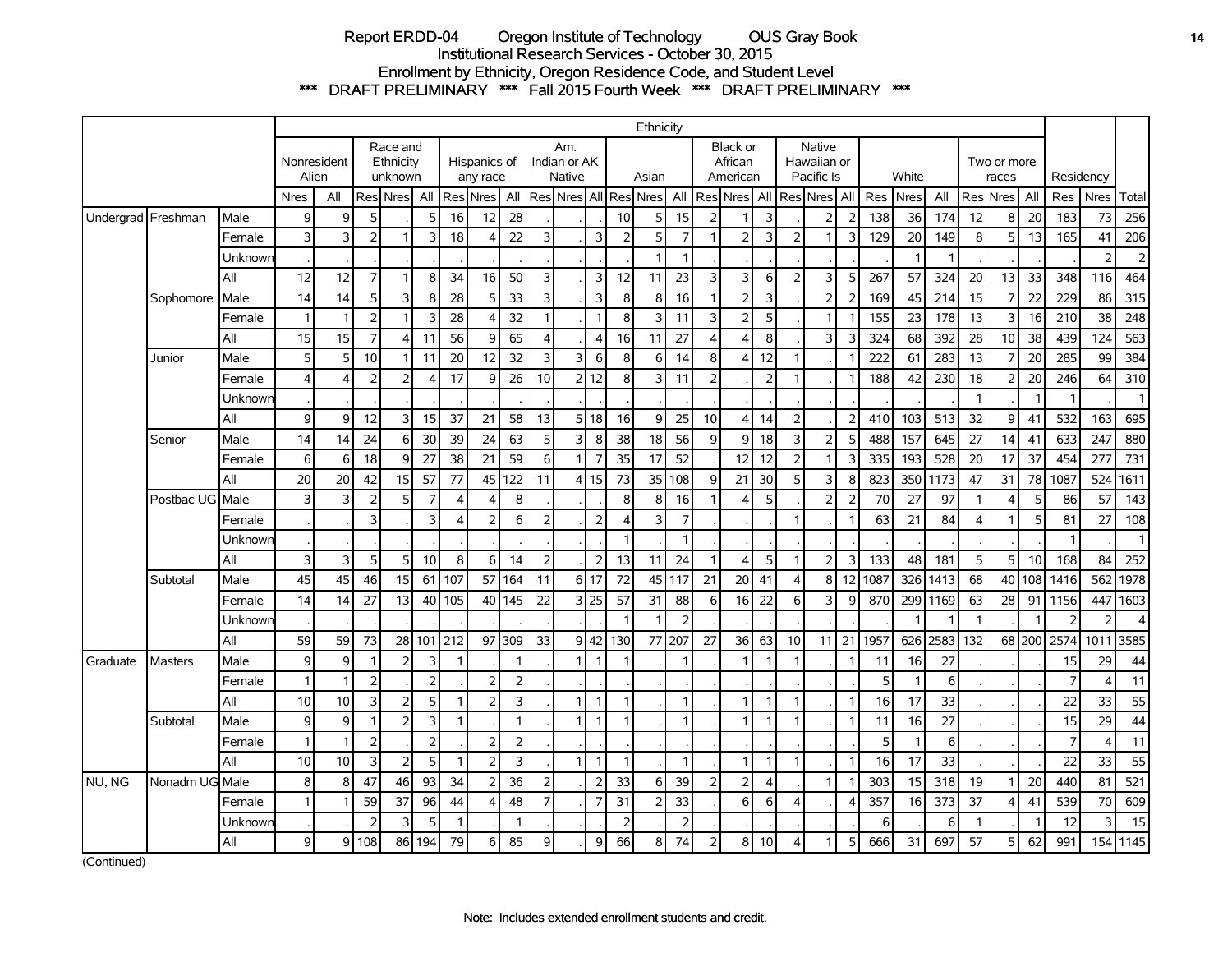# Report ERDD-04 Oregon Institute of Technology OUS Gray Book **15** Institutional Research Services - October 30, 2015 Enrollment by Ethnicity, Oregon Residence Code, and Student Level \*\*\* DRAFT PRELIMINARY \*\*\* Fall 2015 Fourth Week \*\*\* DRAFT PRELIMINARY \*\*\*

|              |                  |         |                 |                      |       |                                  |        |             |                          |         |    |                               |                |                 | Ethnicity                 |        |                                 |                 |                                     |                 |   |       |                                        |                 |                      |    |                     |           |             |                       |          |
|--------------|------------------|---------|-----------------|----------------------|-------|----------------------------------|--------|-------------|--------------------------|---------|----|-------------------------------|----------------|-----------------|---------------------------|--------|---------------------------------|-----------------|-------------------------------------|-----------------|---|-------|----------------------------------------|-----------------|----------------------|----|---------------------|-----------|-------------|-----------------------|----------|
|              |                  |         |                 | Nonresident<br>Alien |       | Race and<br>Ethnicity<br>unknown |        |             | Hispanics of<br>any race |         |    | Am.<br>Indian or AK<br>Native |                |                 | Asian                     |        | Black or<br>African<br>American |                 | Native<br>Hawaiian or<br>Pacific Is |                 |   | White |                                        |                 | Two or more<br>races |    |                     | Residency |             |                       |          |
|              |                  |         | <b>Nres</b>     | All                  |       | <b>Res</b> Nres                  |        |             | All   Res   Nres         |         |    |                               |                |                 | All Res Nres All Res Nres |        |                                 |                 |                                     |                 |   |       | All Res Nres All Res Nres All Res Nres |                 | All                  |    | <b>ResiNres</b> All |           |             | Res Nres              | Total    |
| NU, NG       | Nonadm GR Female |         |                 |                      |       |                                  |        |             |                          |         |    |                               |                |                 |                           |        |                                 |                 |                                     |                 |   |       |                                        |                 |                      |    |                     |           |             |                       |          |
|              |                  | All     |                 |                      |       |                                  |        |             |                          |         |    |                               |                |                 |                           |        |                                 |                 |                                     |                 |   |       |                                        |                 |                      |    |                     |           |             |                       |          |
|              | Subtotal         | Male    | 81              | 8                    | 47    | 46                               | 93     | 34          |                          | 36      |    |                               | $\overline{2}$ | 33 <sub>1</sub> | 6                         | 39     |                                 | 2               |                                     |                 |   |       | 303                                    | 15              | 318                  | 19 |                     | 20        | 440         | 81                    | 521      |
|              |                  | Female  |                 |                      | 60    | 37                               | 97     | 44          |                          | 48      |    |                               |                | 31              |                           | 33     |                                 | 6 <sup>1</sup>  | 6 I                                 | 4               |   |       | 357                                    | 16 <sub>l</sub> | 373                  | 37 |                     | 41        | 540         | 70                    | 610      |
|              |                  | Unknown |                 |                      |       |                                  |        |             |                          |         |    |                               |                |                 |                           |        |                                 |                 |                                     |                 |   |       | 6 I                                    |                 | 61                   |    |                     |           | 12          |                       | 15       |
|              |                  | All     |                 | 91                   | 109   |                                  | 86 195 | 79          |                          | 85      | 9  |                               | 91             | 66              | 8                         | 74     |                                 | 8 <sub>l</sub>  | 10 <sup>1</sup>                     | 4               |   | 51    | 666 l                                  | 31              | 697                  | 57 |                     | 62        | 992         |                       | 154 1146 |
| All Students |                  | Male    | 62              | 62                   | 94    | 63                               | 157    | 142         |                          | 59 201  | 13 |                               |                | 7   20   106    | 511                       | 157    | 23 <sub>l</sub>                 | 23              | 46                                  | 5               | 9 |       | 14 14 01                               |                 | 357 1758             | 87 |                     |           | 41 128 1871 |                       | 672 2543 |
|              |                  | Female  | 16 <sup>1</sup> | 16 <sup>1</sup>      | 89    |                                  |        | 50 139 149  |                          | 46 195  | 29 |                               | 3 3 2 1        | 88              | 33 <sup>1</sup>           | 121    | 61                              | 22              | 28                                  | 10 <sup>1</sup> |   |       | 13 1232                                |                 | 316 1548 100         |    |                     |           | 32 132 1703 |                       | 521 2224 |
|              |                  | Unknown |                 |                      |       |                                  |        |             |                          |         |    |                               |                | 3               |                           |        |                                 |                 |                                     |                 |   |       | 6 I                                    |                 |                      |    |                     |           | 141         |                       | 19       |
|              |                  | Total   | 78 l            | 78I                  | 185 l |                                  |        | 116 301 292 |                          | 105 397 | 42 |                               |                | 10 52 197       |                           | 85 282 | <b>29</b>                       | 45 <sub>l</sub> | 74 I                                | 15 <sup>1</sup> |   |       | 12 27 2639                             |                 | 674 3313 189         |    |                     |           |             | 73 262 3588 1198 4786 |          |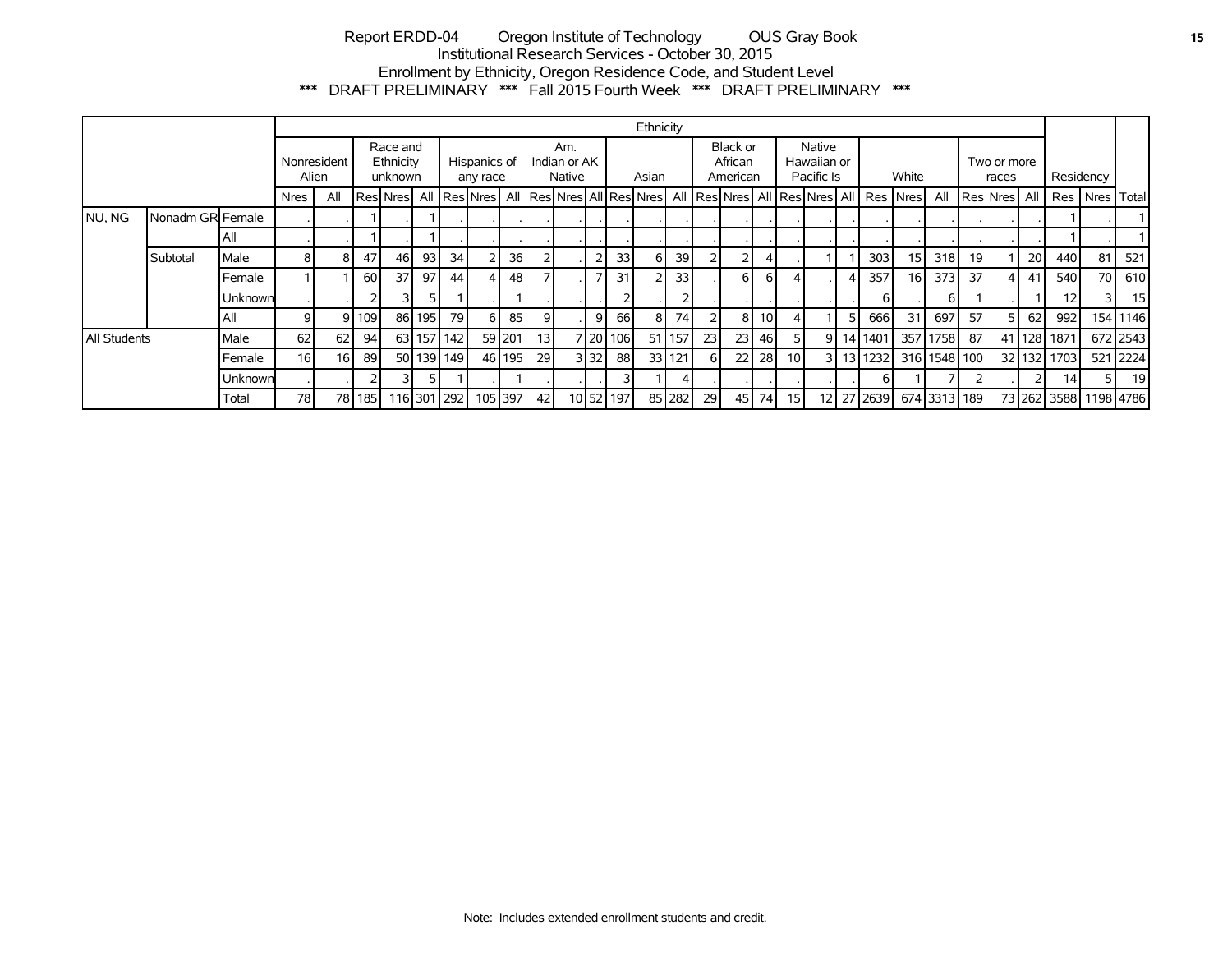# Report ERLD-01 Oregon Institute of Technology OUS Gray Book **16** OUS Gray Book Institutional Research Services - October 30, 2015 Load Distribution by Student Classification and Fee Category \*\*\* DRAFT PRELIMINARY \*\*\* Fall 2015 Fourth Week \*\*\* DRAFT PRELIMINARY \*\*\*

|                         | Classification by Level and Fee Category |                                                       |                |              |    |                |    |                |                         |    |             |      |                                                     |                |
|-------------------------|------------------------------------------|-------------------------------------------------------|----------------|--------------|----|----------------|----|----------------|-------------------------|----|-------------|------|-----------------------------------------------------|----------------|
|                         |                                          |                                                       | UG             |              |    | GR             |    |                | Postbac Postbac Postbac |    |             |      |                                                     |                |
|                         |                                          | UG Res UG Nonres Foreign GR Res GR Nonres Foreign GTA |                |              |    |                |    | Res            |                         |    |             |      | Nonres   Foreign   Staff UG   PT Fee UG   PT Fee GR | Total          |
| Carrying Load           |                                          |                                                       |                |              |    |                |    |                |                         |    |             |      |                                                     |                |
| I٥                      | 103                                      |                                                       |                |              |    |                |    | 7              |                         |    |             | 73   | 1                                                   | 185            |
|                         | 26                                       |                                                       |                |              |    |                |    | $\overline{2}$ |                         |    | 3           |      |                                                     | 32             |
| 2                       | 96                                       |                                                       |                |              |    |                |    | 3              |                         |    |             | 14   |                                                     | 113            |
| $\overline{\mathsf{3}}$ | 278                                      |                                                       |                | 5            |    |                |    | 5              |                         |    |             | 96   | 4                                                   | 388            |
| 4                       | 402                                      |                                                       |                |              |    |                |    | 10             |                         |    |             | 117  |                                                     | 530            |
| $\overline{5}$          | 165                                      |                                                       |                |              |    |                |    | 1              |                         |    |             | 14   |                                                     | 181            |
| 6                       | 130                                      |                                                       |                | 7            |    |                |    | 7              |                         |    | 6           | 75   | 9                                                   | 234            |
| 7                       | 108                                      | 4                                                     |                |              |    | 1              |    | 11             |                         |    | ٦           | 59   | $\overline{4}$                                      | 191            |
| 8                       | 109                                      | 5                                                     | 1              |              |    |                |    | $\overline{7}$ | 2                       |    |             | 33   |                                                     | 157            |
| 9                       | 92                                       | 3                                                     |                | 4            | 3  | 3              |    | 5              |                         |    | フ           | 33   | 1                                                   | 147            |
| 10                      | 109                                      | 4                                                     |                |              |    | 2              |    | 6              |                         |    |             | 20   |                                                     | 144            |
| 11                      | 70                                       | 4                                                     |                | 2            |    |                |    | 5              |                         |    |             | 16   | 1                                                   | 99             |
| 12                      | 392                                      | 47                                                    | 5 <sup>1</sup> | $\mathbf{1}$ |    |                |    | 13             | 4                       | 1  | 10          | 12   |                                                     | 485            |
| 13                      | 342                                      | 77                                                    | 9              | 2            |    | 1              |    | 9              | 3                       |    | 4           | 4    |                                                     | 451            |
| $\overline{14}$         | 289                                      | 50                                                    | $\overline{7}$ |              |    |                |    | $\overline{7}$ | 2                       |    | 3           | 4    |                                                     | 362            |
| 15                      | 422                                      | 78                                                    | 12             | 2            |    |                |    | 11             |                         |    | 9           | Δ    |                                                     | 539            |
| 16                      | 167                                      | 48                                                    | $\overline{7}$ |              |    |                |    | 29             | 5                       |    | 3           |      |                                                     | 260            |
| $\overline{17}$         | 74                                       | 22                                                    | 5 <sup>1</sup> | 1            |    |                |    | $\overline{2}$ | 2                       |    | 2           | 3    |                                                     | 111            |
| 18                      | 37                                       | 19                                                    |                |              |    |                |    | 1              |                         |    |             |      |                                                     | 57             |
| 19                      | 53                                       | 14                                                    | 2              |              |    |                |    | 26             | 4                       |    |             |      |                                                     | 100            |
| 20                      | 5                                        | 3                                                     | 1              |              |    |                |    |                |                         |    |             |      |                                                     | $\mathsf g$    |
| $\overline{21}$         | 7                                        |                                                       |                |              |    |                |    |                |                         |    |             |      |                                                     | 9              |
| 22                      |                                          |                                                       |                |              |    |                |    |                |                         |    |             |      |                                                     | $\overline{2}$ |
| Total Headcount         | 3477                                     | 380                                                   | 51             | 24           | 4  | $\overline{7}$ | 1  | 167            | 25                      | 1  | 49          | 580  | 20                                                  | 4786           |
| GR (500+)<br>Hours      | 58                                       | 7                                                     | $\mathbf 0$    | 147          | 37 | 54             | 10 | 6              | 20                      | 0  | $\mathbf 0$ | 22   | 91                                                  | 452            |
| UG (000-499) Hours      | 33921                                    | 5460                                                  | 748            | 53           | 0  | 13             | 0  | 1943           | 333                     | 12 | 529         | 3031 |                                                     | 23 46066       |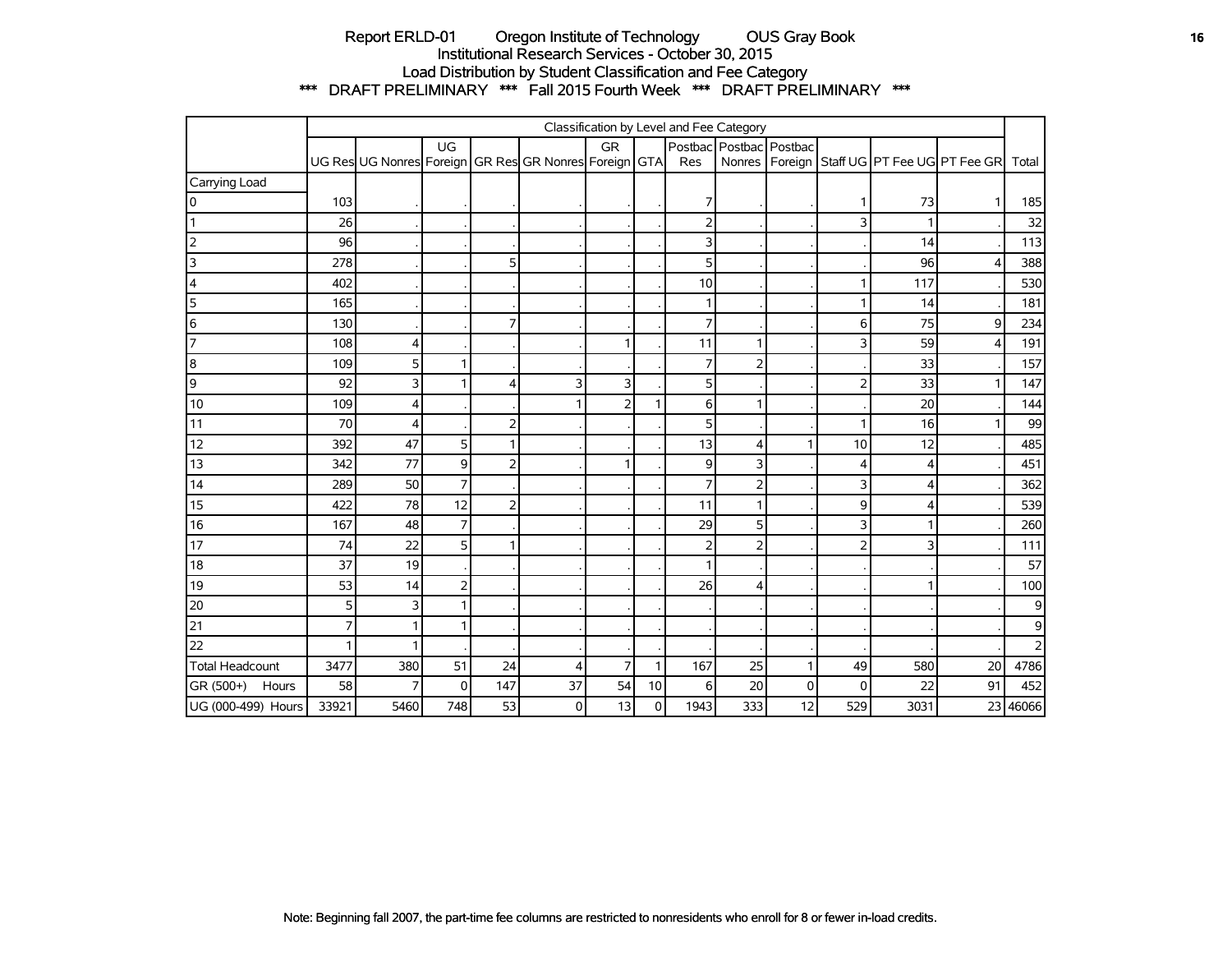### Report HCCR-01 Oregon Institute of Technology OUS Gray Book **17** 17 Institutional Research Services - October 30, 2015 Term Headcount by Student Level and Fee Policy (Breaks Out Professional Categories) \*\*\* DRAFT PRELIMINARY \*\*\* Fall 2015 Fourth Week \*\*\* DRAFT PRELIMINARY \*\*\*

|                          |                   | Other Fee<br>Policies | Nonresidents | <b>Residents</b> | PT Fee Policy, PT Fee Policy,<br>Nonresidents | <b>Grand Totall</b> |
|--------------------------|-------------------|-----------------------|--------------|------------------|-----------------------------------------------|---------------------|
| Undergraduate   Freshman |                   | 327                   | 86           | 34               | 17                                            | 464                 |
|                          | Sophomore         | 394                   | 88           | 61               | 20                                            | 563                 |
|                          | Junior            | 448                   | 96           | 110              | 41                                            | 695                 |
|                          | Senior            | 856                   | 151          | 304              | 300                                           | 1611                |
|                          | Postbac UG        | 126                   | 26           | 46               | 54                                            | 252                 |
|                          | Nonadm UG         | 104                   | 4            | 889              | 148                                           | 1145                |
|                          | Subtotal          | 2255                  | 451          | 1444             | 580                                           | 4730                |
| Graduate                 | Masters/NG/Oth Gr | 13                    | 11           | 12               | 20                                            | 56                  |
|                          | Subtotal          | 13                    | 11           | 12               | 20                                            | 56                  |
| <b>All Students</b>      |                   | 2268                  | 462          | 1456             | 600                                           | 4786                |